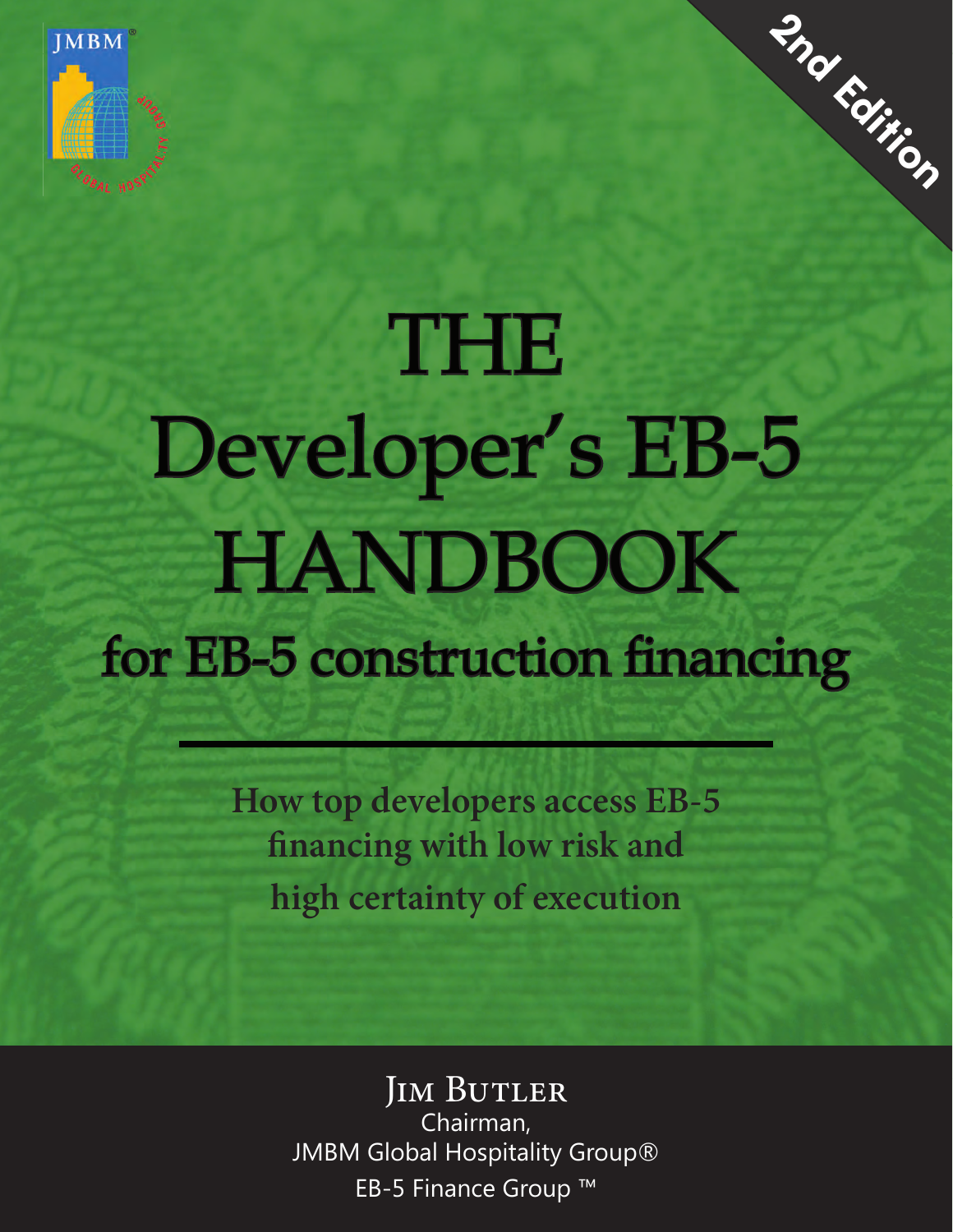

Published by the Global Hospitality Group® in cooperation with the EB-5 Finance Group™ of JMBM Los Angeles, California

> © 2017 JMBM's Global Hospitality Group®. All rights reserved.

> > 2nd edition, August 2017



We wrote the book™ series:

- [The Developer's EB-5 Handbook for](http://www.hotellawyer.com/files/books/pdf/developers-eb-5-hanbook.pdf) [EB-5 construction financing](http://www.hotellawyer.com/files/books/pdf/developers-eb-5-hanbook.pdf)
- The HMA [& Franchise Agreement Handbook](http://hotel.law/HMA-Handbook)
- [How To Buy And Sell A Hotel Handbook](http://hotel.law/How-to-Buy-a-Hotel-Handbook)
- **[The Lenders Handbook for Troubled Hotels](http://hotel.law/Lenders-Handbook-for-Troubled-Hotels)**
- **[The ADA Compliance and Defense Guide](http://hotel.law/ADA-Compliance-and-Defense-Guide)**

This handbook is provided for informational purposes only. Legal advice should be based on your specific information and provided by a qualified attorney.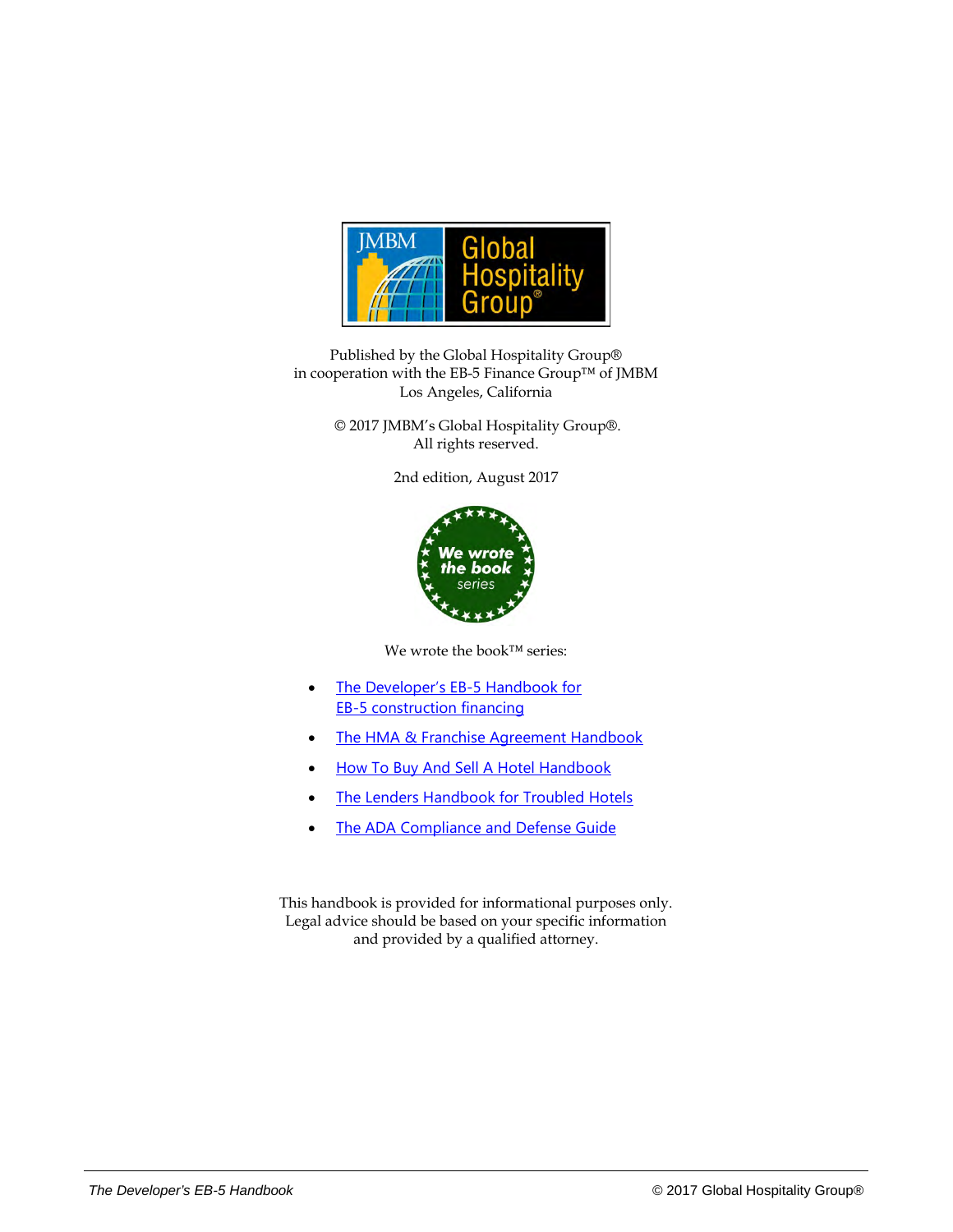### **Table of Contents**

<span id="page-2-13"></span><span id="page-2-12"></span><span id="page-2-11"></span><span id="page-2-10"></span><span id="page-2-9"></span><span id="page-2-8"></span><span id="page-2-7"></span><span id="page-2-6"></span><span id="page-2-5"></span><span id="page-2-4"></span><span id="page-2-3"></span><span id="page-2-2"></span><span id="page-2-1"></span><span id="page-2-0"></span>

| Why NOW is the time                                |
|----------------------------------------------------|
|                                                    |
|                                                    |
| <b>FAQs: Essentials of EB-5</b>                    |
| <b>EB-5 construction financing</b>                 |
| More than \$1.5 billion of EB-5 financing          |
| Are hotels still the darling of EB-5 financing? 18 |
| The 5 questions every developer                    |
| Tips to avoid the 6 most common                    |
| Why you do not want to form                        |
| What does JMBM do to help developers               |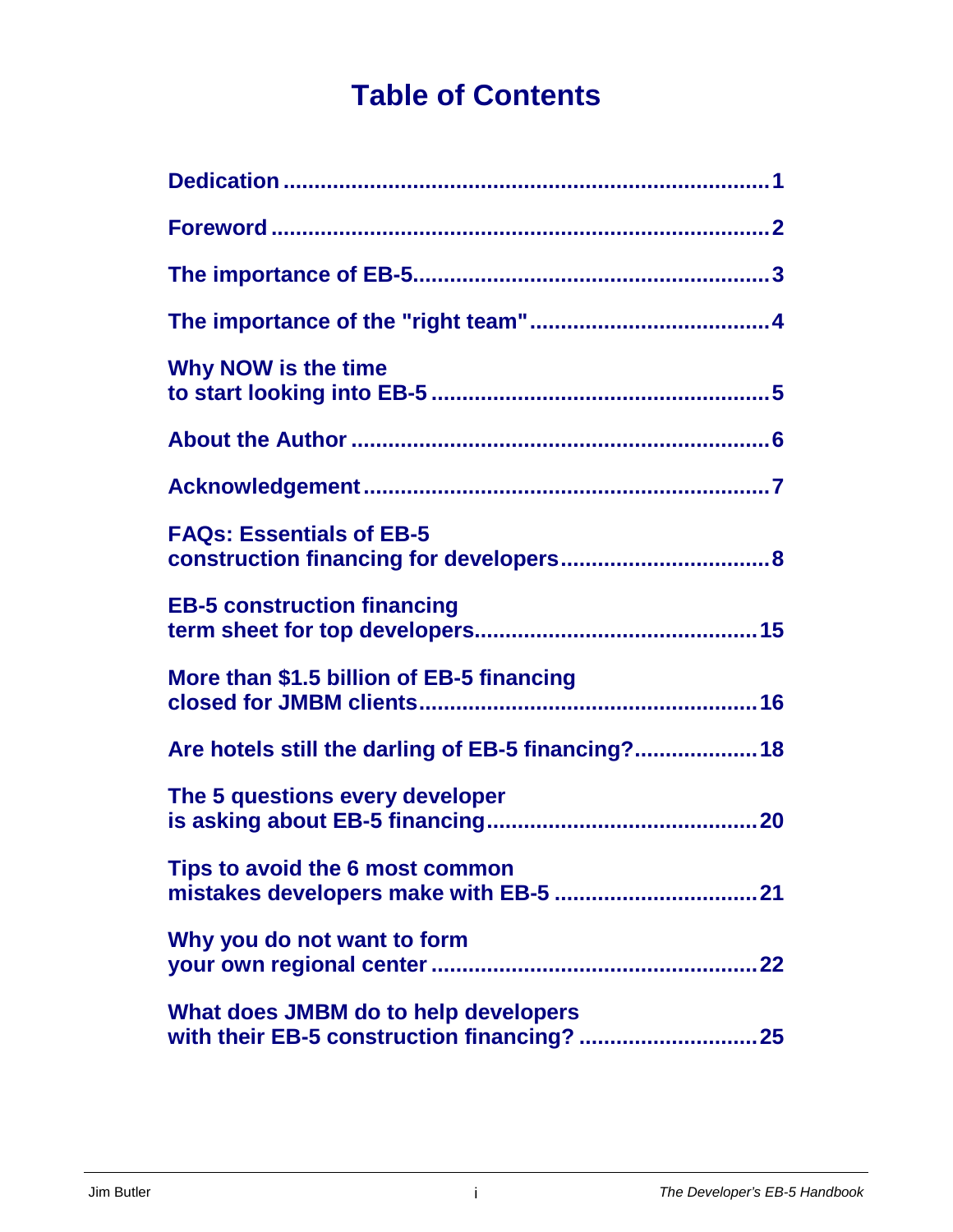### **Dedication**

<span id="page-3-0"></span>*The Developer's EB-5 Handbook* is dedicated to developers' eternal optimism, energy and determination to overcome all obstacles to build worthy projects that will benefit mankind and their local communities.

We hope the information in these pages will help developers in their struggle to assemble a viable capital stack and to overcome some of the financing hurdles they face in building their projects and making dreams become reality.

This book is intended to provide a guide about this process and the key issues developers will encounter in the journey.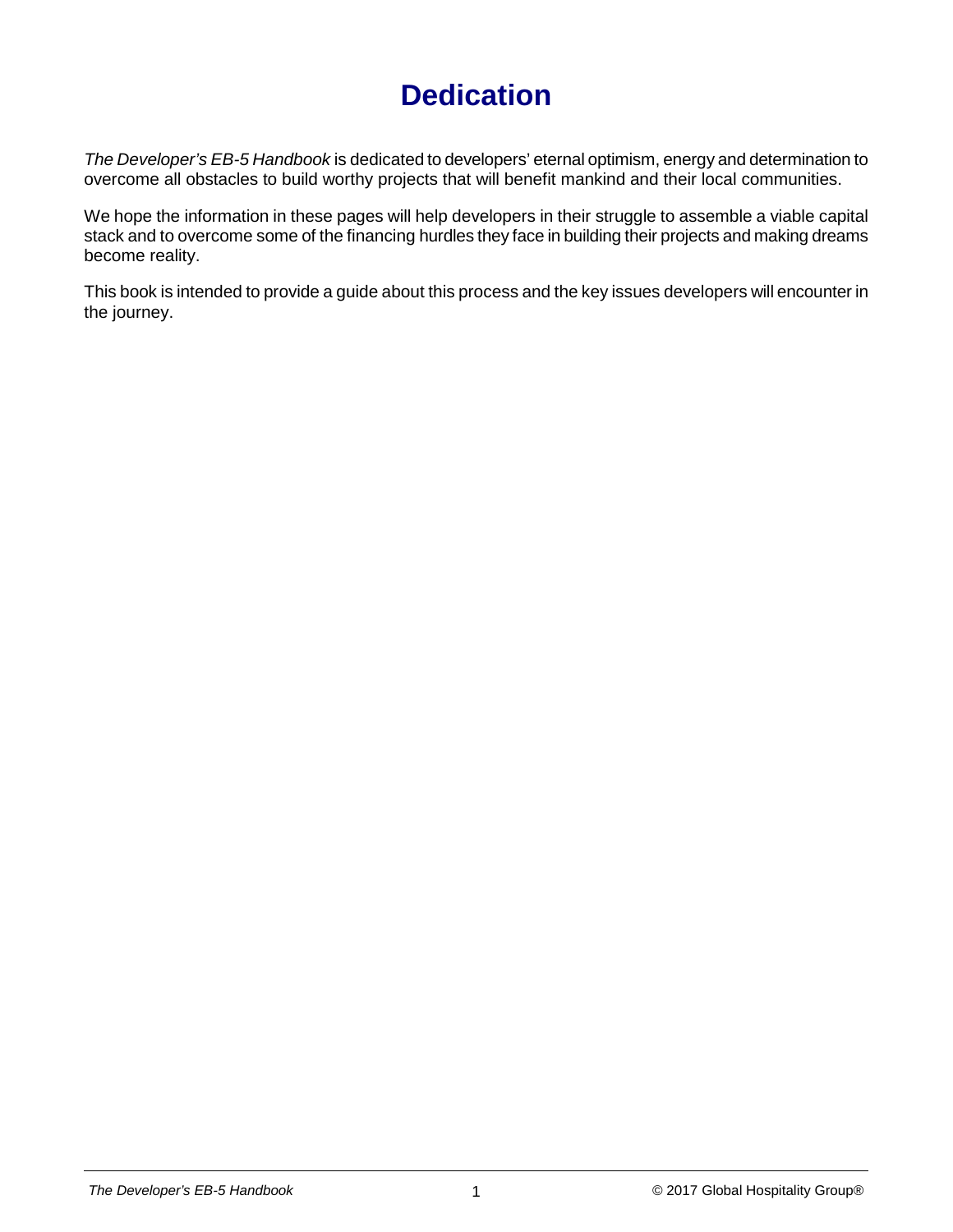### **Foreword**

#### *by David Hirson, Esq.*

#### <span id="page-4-0"></span>**Why the need for this practical guide to EB-5?**

The EB-5 immigrant investor program and the EB-5 Regional Center Program continue to fulfill Congress' original intent to foster economic development and job creation in local communities, and nationally with the help of foreign nationals who are interested in migrating to the United States. The EB-5 program has created hundreds of thousands of full-time U.S. jobs over the years. Even with the U.S. economy's current upswing, the U.S. continues to benefit from foreign direct investments of EB-5 investors. The job creation, the economic stimulus and the billions of dollars invested through the program are all at no cost to U.S. taxpayers.

JMBM and Jim Butler have significantly contributed to the growth and success of the EB-5 program for many years. They continue to advise their clients how to successfully structure EB-5 projects from securities, business and corporate law standpoints. This handbook represents Jim and his team's collective expertise on the EB-5 industry as it currently stands. Specifically, JMBM's expertise, which leans towards effectively structuring EB-5 hotel projects, shines through in this book's articles focusing on EB-5 and hospitality projects.

All developers interested in utilizing EB-5 as a part of their project financing (capital stack) will benefit from the expertise found in these pages. EB-5 is a great program to use in your development project, but developers must be guided on how to effectively use the program.

Change is in the air for the EB-5 industry. This is to be expected as the program matures from a little-known immigration pathway to a sizeable institutionalized contributor to the U.S. economy. The EB-5 program continues to build the U.S. economy, create jobs for U.S. workers, and positively impact local economies. There are few other government programs that can make this same claim with no cost to the U.S. taxpayer.

It is firms like JMBM and publications like this one that lend credibility to the program and promote its growth into the full-fledged program, spurring economic growth and job creation as the creators of the legislation originally intended.

*David Hirson Esq. David Hirson & Partners LLP Costa Mesa, California August, 2017*



**David Hirson, Esq.** has more than 35 years of experience in the practice of immigration law. Although he practices in almost all areas of immigration law including family immigration law and all aspects of business law immigration, his focus is on EB-5 investment immigration law. He has been certified as a Specialist in Immigration and Nationality Law by the State Bar of California, Board of Legal Specialization continuously since 1990.

David can be reached at **+1-949-383-5355** or [dhirson@hirson.com.](mailto:dhirson@hirson.com)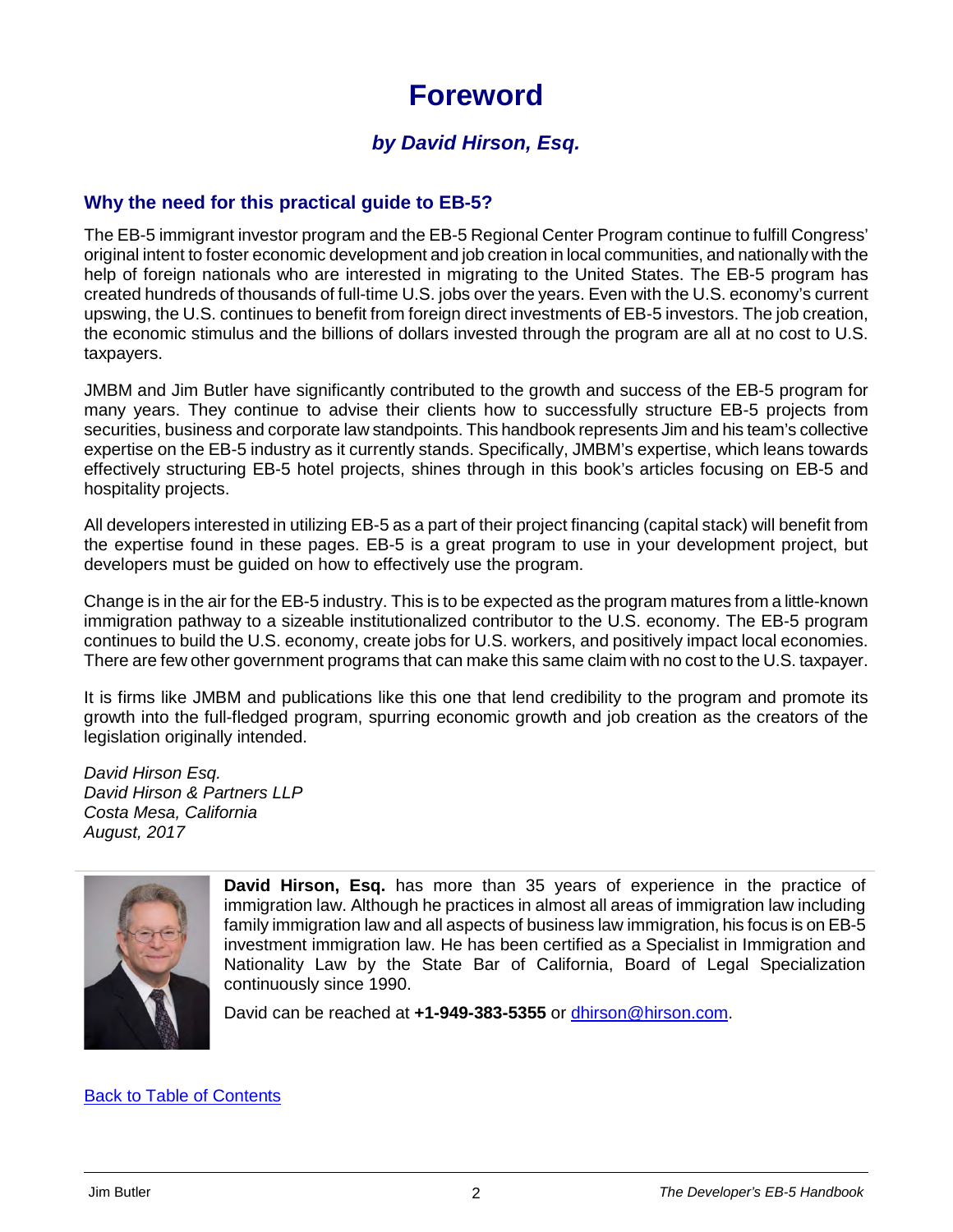### **The importance of EB-5**

#### *by Kevin Wright*

<span id="page-5-0"></span>EB-5 has been one of the most important economic tools that has been used since the global economic downturn of 2009. The program costs U.S. taxpayers nothing, and has been responsible for tens of thousands of jobs that have been created since. In addition to that, consider the direct foreign investment of over \$19 billion into the U.S. economy. The families that immigrate to the U.S. have also contributed countless additional investments that will grow for generations to come.

JMBM has been a main player in the EB-5 space for many years, structuring offerings and guiding hotel developers through the EB-5 process. The JMBM team contributes to development through this handbook, answering some of the most important questions that developers should know about the use of EB-5 Capital.

*Kevin Wright, Baker Tilly Capital, LLC New York, New York August, 2017*



**Kevin Wright**, EB-5 economist and consultant with Baker Tilly, works within the EB-5 and New Markets Tax Credit practice areas to provide flexible and affordable capital to qualifying projects and businesses. Within EB-5, Kevin works with regional centers and project sponsors to design and structure secure and marketable projects that meet the needs of potential investors from around the world.

Kevin can be reached at **+1-424-777-5562** or [kevin.m.wright@bakertilly.com.](mailto:kevin.m.wright@bakertilly.com)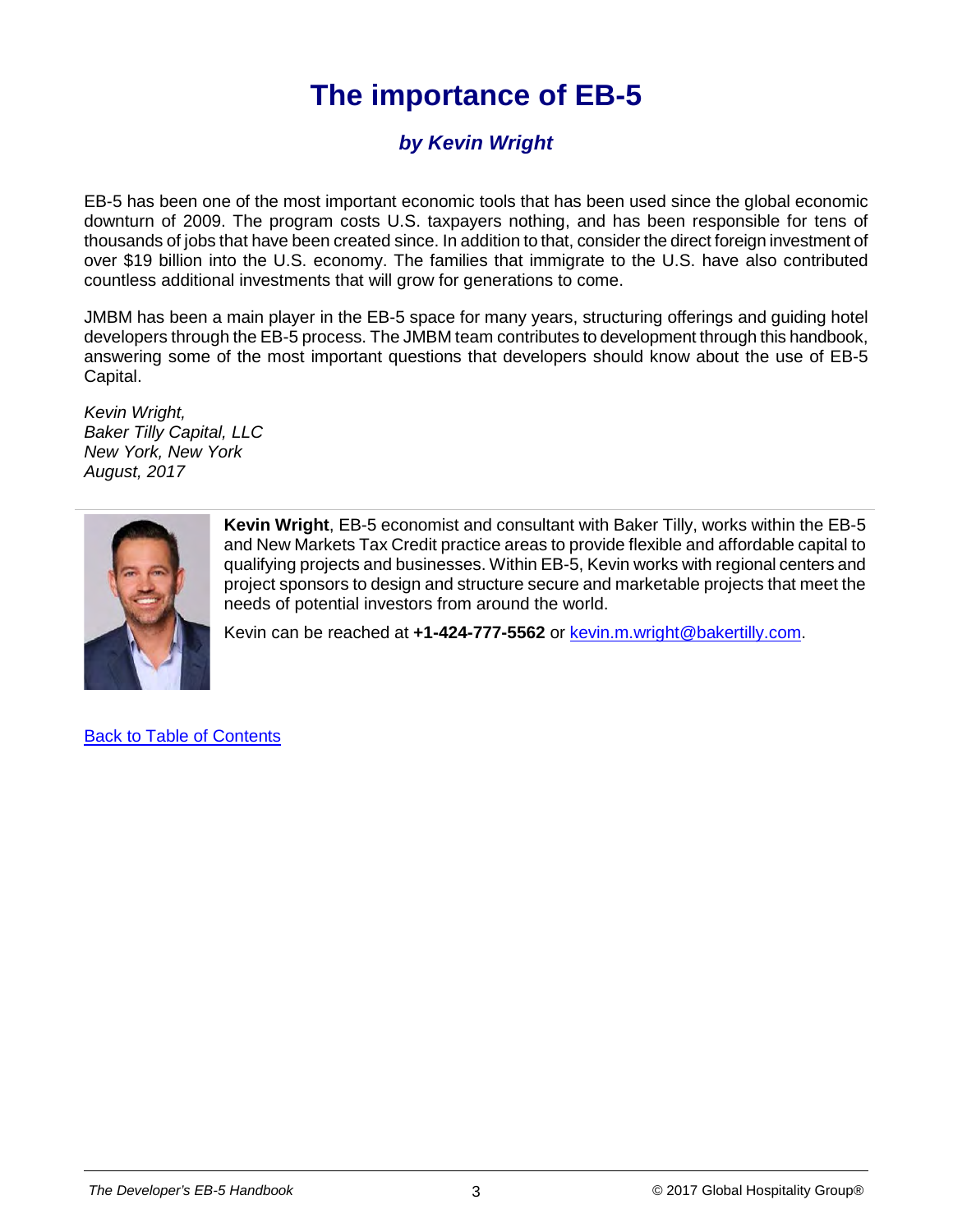### **The importance of the "right team"**

#### *by Reid Thomas*

<span id="page-6-0"></span>EB-5 has emerged as a mainstream source of capital used in many real estate and other types of projects across the country. In addition to its importance to the real estate community as an effective construction financing tool, it provides strategic benefit to the US economy as the only job creation program in existence that has no expense to the taxpayer.

One of the most important keys to success in EB-5 is to work with the "right" team. JMBM is one of the market-leading firms, having been active in the EB-5 industry since the early stages, and having been involved with over 100 projects. NES Financial has recognized JMBM as a Medallion Partner because of their demonstrated commitment to industry best practices.

While the benefits of using EB-5 as a capital resource for helping finance a construction project can be significant, pursuing it doesn't come without significant complexities. This book is a great resource and provides practical advice for those considering this opportunity. The popularity of EB-5 has grown dramatically in the last five years, and competition for EB-5 capital has never been higher. However, the market continues to reward quality developers with quality projects. The key to success is in structuring the right deal and approaching the market in a way that maximizes the opportunity for success. As this book shows, the team at JMBM have the proven track record, the expertise, and an approach to help developers determine the best path forward.

*Reid Thomas NES Financial San Jose, California August, 2017* 



**Reid Thomas** serves as the Executive Vice President and General Manager of NES Financial. He brings over 20 years of sales and marketing leadership in both public and private companies in high-growth Silicon Valley technology companies. During his time with NES Financial, Thomas has been instrumental in the rapid growth of the company's EB-5 business, making NES Financial the leader in EB-5 by providing innovative solutions specifically built for the industry. NES Financial is the leading provider of escrow and fund administration services in the EB-5 industry, having been engaged on over 550 EB-5 projects representing over \$20 billion in EB-5 capital.

Reid can be reached at **+1-408-313-9423** or [rthomas@nesf.com.](mailto:rthomas@nesf.com)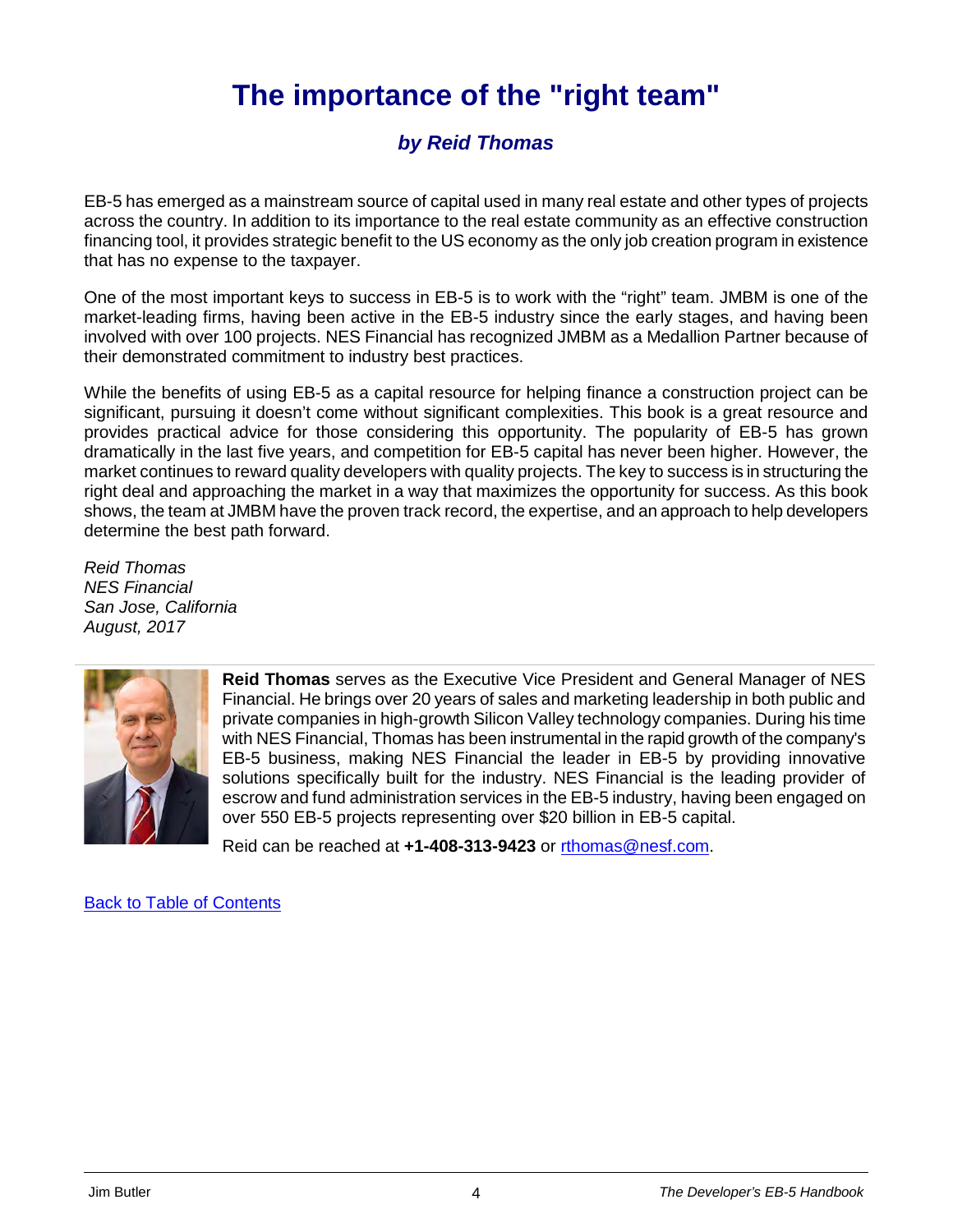### **Why NOW is the time to start looking into EB-5**

#### <span id="page-7-0"></span>**So much is changing and uncertain. Shouldn't I just hold off on EB-5 until things settle a bit?**

Is this the time to jump in or sit on the sidelines? The answer to this important question can only be determined on a case-by-case analysis at the time of inquiry under all the circumstances of the case. That is one of the key services we provide to developers so they don't waste time and money on a wild goose chase.

There are so many uncertainties that could affect a development or an EB-5 capital raise. Among the economic and political risks are proposed major changes to the EB-5 regulatory structure, or even the failure of Congress to extend the limited life of key EB-5 provisions beyond the current September 30, 2017 sunset. So why not wait it out?

The real answer is that if you had done this during the past 5 years of similar uncertainties you would have missed some great opportunities. It is all a matter of intelligent evaluation of the relevant factors under the specific circumstances of the moment.

We believe that despite some exaggerated adverse publicity, the EB-5 program can benefit many top developers with great projects, and we encourage them to explore and understand the pros and cons before they miss a potentially profitable opportunity.

With proper guidance from unbiased experts, there is a relatively easy path to explore EB-5 financing and to reliably execute on it. It requires relatively nominal cost and risk, and all that is "incremental" – meaning you start with very low cost and risk to see if there is a litmus test for a stop-or-go indication.

You never take the next incremental step until there is reasonable comfort at the current one. There are not many steps required to identify the "show stoppers" and get to a stage of solid contractual comfort that the financing can and will be executed by one of the handful of parties capable of doing so reliably.

We have counseled clients over the past 5 years so they could risk a nominal amount of money to evaluate the opportunity for them, secure a position in line, eliminate the "show stoppers," obtain the strongest assurances of performance from reliable players, and execute their financing with a high degree of confidence. We have a 100% track record.

We think this is an opportunity that a top developer would be foolish to overlook, and there is a path to explore it without undue risk.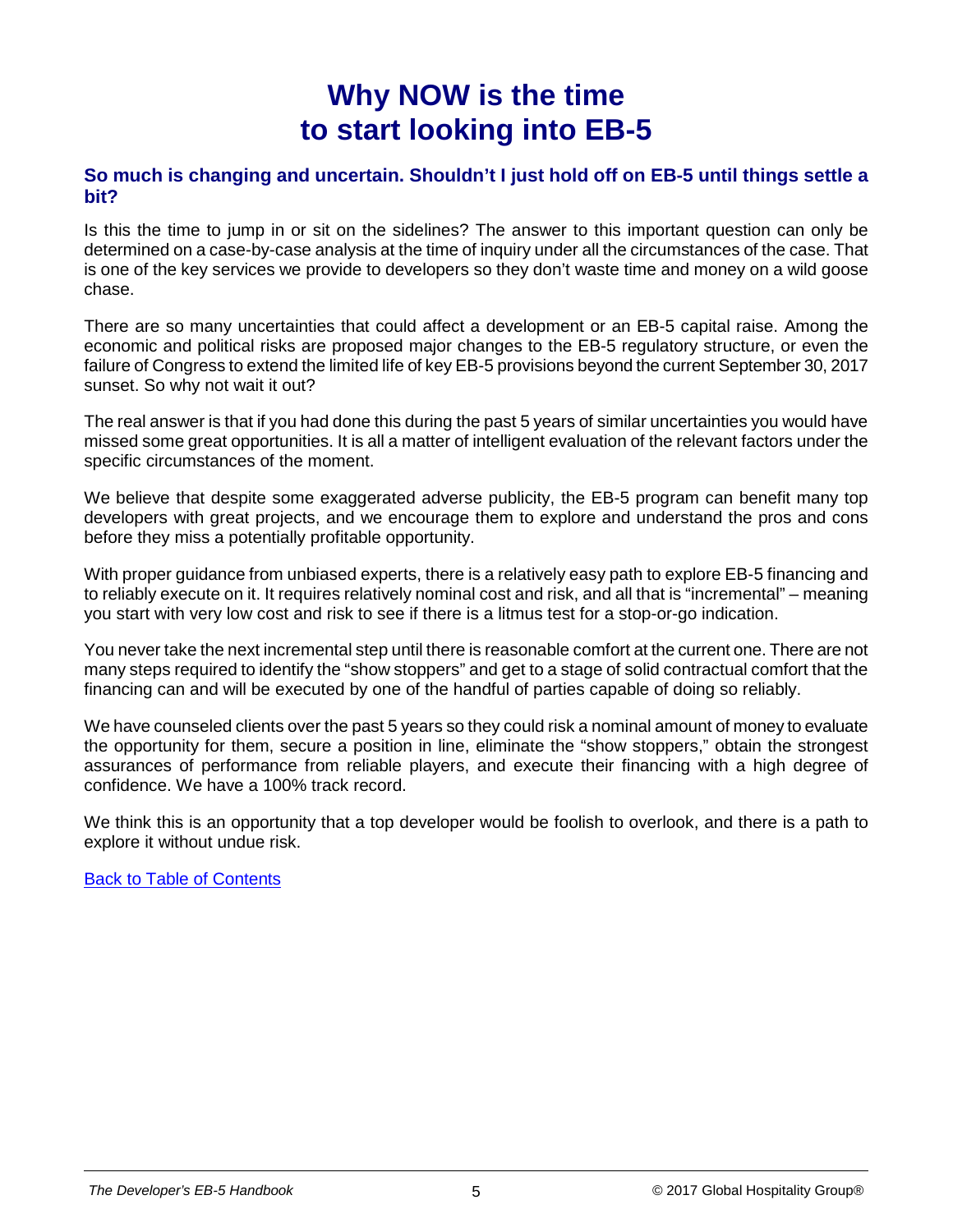### **About the Author**

<span id="page-8-0"></span>

[Jim Butler](http://www.hotellawyer.com/jim-butler.html) is a founder of the JMBM law firm and chairman of its Real Estate Department. He founded and chairs the Firm's Global Hospitality Group® and its EB-5 Finance Group™ which provide business and legal advice to owners, developers and investors of commercial real estate, particularly hotels, resorts, restaurants, spas and senior living. This advice covers purchase, sale, development, financing, franchise, management, labor & employment, litigation, ADA, IP, EB-5 matters for such properties.

Jim is recognized as one of the top hotel lawyers in the world and has led the Global Hospitality Group® in more than \$71 billion of hotel transactions and [more than 3,800](http://www.hotellawyer.com/gallery.html)  [hotel properties](http://www.hotellawyer.com/gallery.html) located around the globe. They have helped clients with more than

1,000 hotel management agreements, 1,000 hotel franchise agreements and more than 100 hotel mixeduse projects.

JMBM's EB-5 Finance Group™ has advised on more than 100 EB-5 projects, closed more than \$1.5 billion of EB-5 financing, and sourced more than half of that for our clients. *EB-5 Investors Magazine* named Jim one of the top 25 EB-5 lawyers in the United States, and Jim serves on the Public Policy Committee of the IIUSA, the EB-5 industry's trade group for regional centers.

Contact Jim at **+1-310-201-3526** or [JButler@jmbm.com.](mailto:JButler@jmbm.com)

**Hotels we have worked on over the years.** Visit our hotel [photo gallery](http://www.hotellawyer.com/gallery.html) to see some of the more than 3,800 properties around the globe that the hotel lawyers of the Global Hospitality Group® have been involved with, on behalf of our clients. For a more comprehensive list of hotels properties and projects we have worked on, see our [Credentials.](http://www.hotellawyer.com/files/books/ghg-credentials/#/Cover/)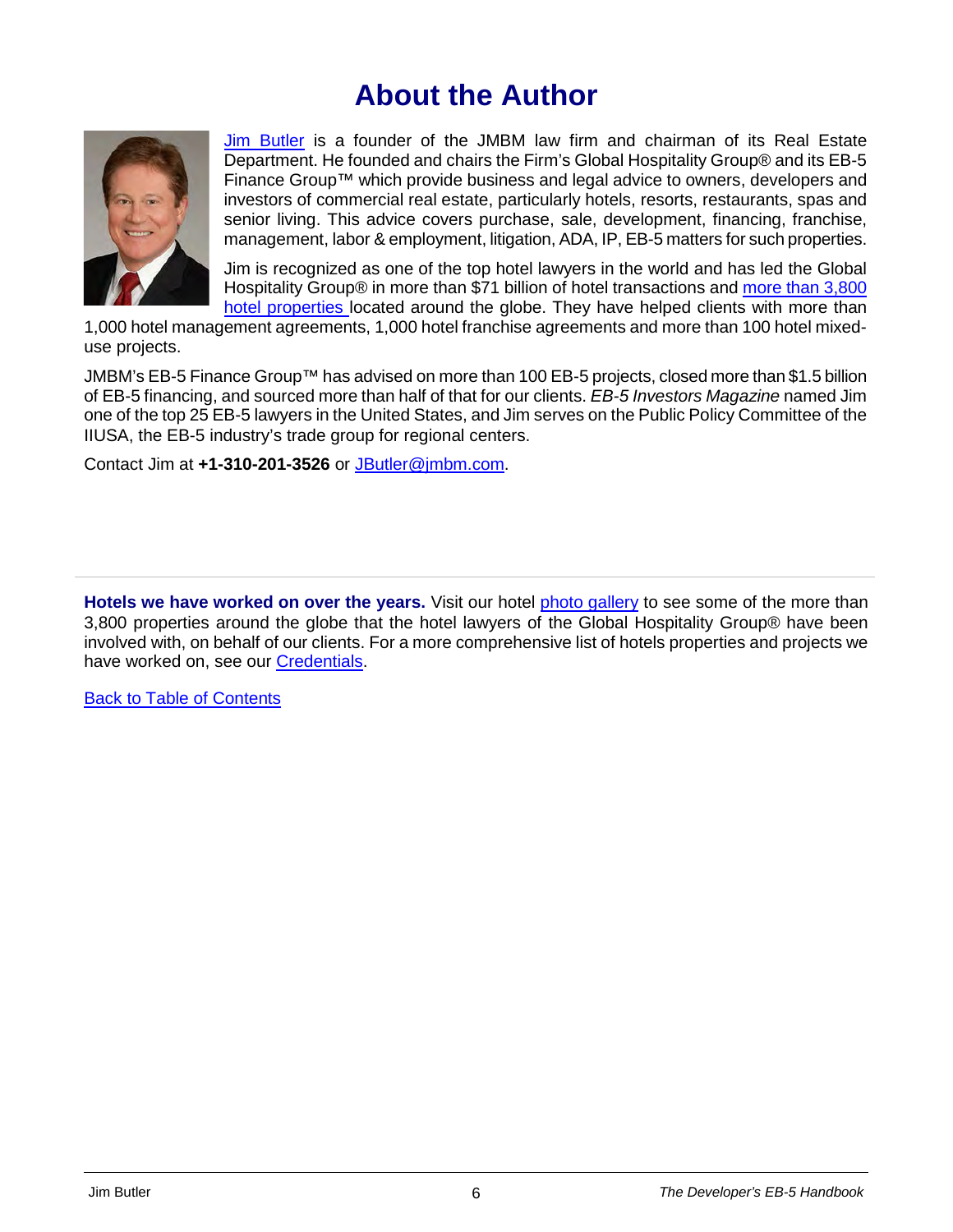### **Acknowledgement**

<span id="page-9-0"></span>The author gratefully acknowledges partner David Sudeck for his insights and contributions to the materials in this Handbook and for his dedication to the success of our clients.



**David Sudeck** is a partner at JMBM, and a senior member of its Global Hospitality Group® and real estate department with extensive experience handling all types of commercial residential properties, including the complex issues associated with hotels, resorts, vacation ownership properties, restaurants, golf courses and spas. David represents clients in the purchase and sale, development, construction, financing (with extensive experience in EB-5 financing), leasing, and sale-leaseback of properties, and advises them on their operations, including management and ADA compliance issues.

Contact David at **+1-310-201-3518** or [DSudeck@jmbm.com.](mailto:DSudeck@jmbm.com)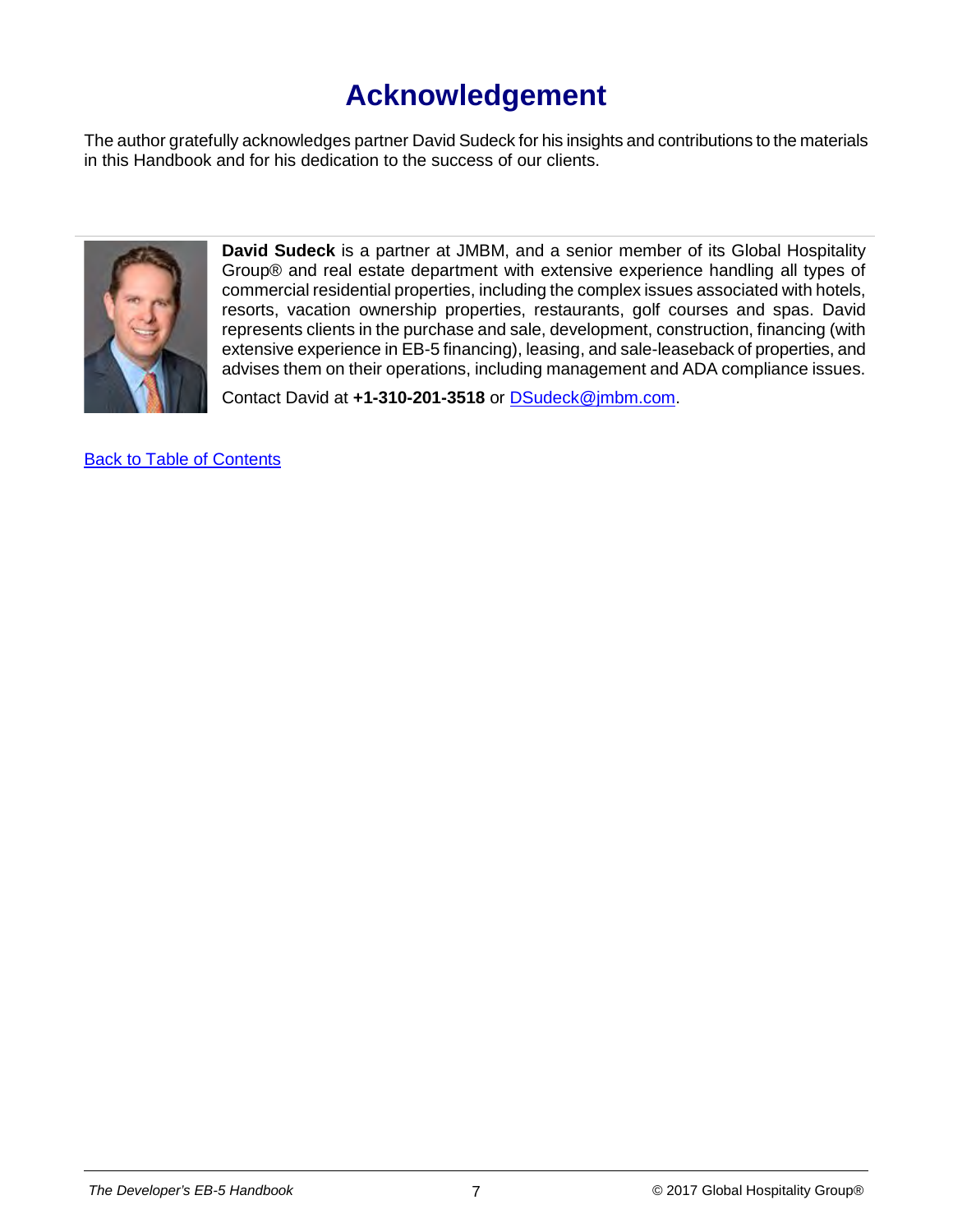### **FAQs: Essentials of EB-5 construction financing for developers**

<span id="page-10-0"></span>Below are some of the most Frequently Asked Questions (FAQs) and answers regarding EB-5 funding for developers (click the link for answer, or scroll down)

- <span id="page-10-3"></span>[1.](#page-10-1) [What is EB-5?](#page-10-1)
- <span id="page-10-4"></span>[2.](#page-10-2) [Why is there so much interest in EB-5 financing?](#page-10-2)
- <span id="page-10-5"></span>[3.](#page-11-0) [Is EB-5 funding available for new construction?](#page-11-0)
- <span id="page-10-6"></span>[4.](#page-11-1) [Can I use EB-5 funding to buy an existing project?](#page-11-1)
- <span id="page-10-7"></span>[5.](#page-11-2) [Is there any limitation on the kind of project funded with EB-5?](#page-11-2)
- <span id="page-10-8"></span>[6.](#page-11-3) [How much does EB-5 money cost?](#page-11-3)
- <span id="page-10-9"></span>[7.](#page-12-0) [How do I know if EB-5 will work for me and my project?](#page-12-0)
- <span id="page-10-10"></span>[8.](#page-12-1) [What is a regional center and do I need one?](#page-12-1)
- <span id="page-10-11"></span>[9.](#page-12-2) [Why is getting the "right" regional center so critical?](#page-12-2)
- <span id="page-10-12"></span>[10.](#page-13-0) [Should I form my own regional center?](#page-13-0)
- <span id="page-10-13"></span>[11.](#page-14-0) [What is a TEA?](#page-14-0)
- <span id="page-10-14"></span>[12.](#page-14-1) [How much money can I raise?](#page-14-1)
- <span id="page-10-15"></span>[13.](#page-15-0) [What are the 6 biggest mistakes developers make with EB-5?](#page-15-0)
- <span id="page-10-16"></span>[14.](#page-15-1) [What does JMBM do to help developers with EB-5 financing?](#page-15-1)

#### **FAQs (with answers)**

#### <span id="page-10-1"></span>**1. What is EB-5?**

EB-5 is a provision in the United States immigration laws. It is the fifth "Employment Based" immigration provision providing expedited visa processing (hence "EB-5"). The program is a win-win-win arrangement, giving wealthy immigrants the opportunity to earn a "fast-track" to US citizenship if they make a minimum investment of \$500,000, and create a minimum of at least 10 new jobs in the United States. In return, communities get the benefit of economic stimulation created by this investment and the new jobs. And developers get a valuable source of financing for new projects that is otherwise more difficult to obtain and more expensive from other sources.

[Back to the top of FAQs](#page-10-3)

#### <span id="page-10-2"></span>**2. Why is there so much interest in EB-5 financing?**

In the last 5 years, EB-5 financing has become extremely popular in development circles for financing projects in the United States, and it is being widely used by mainstream, institutional players including government entities such as port authorities, major hotel brands like Marriott, Hyatt, and Hilton, and some of the largest owners of hotels and restaurants. EB-5 financing has provided low-cost, non-recourse, 5 to 7 year term financing for the development and construction of new projects and offers a number of advantages to developers. For the past few years, the demand for EB-5 funding has exceeded the 10,000 annual visas available to raise such capital from immigrant investors and/or the capacity of the fund raising channels (mostly regional centers and marketing agents).

#### [Back to the top of FAQs](#page-10-4)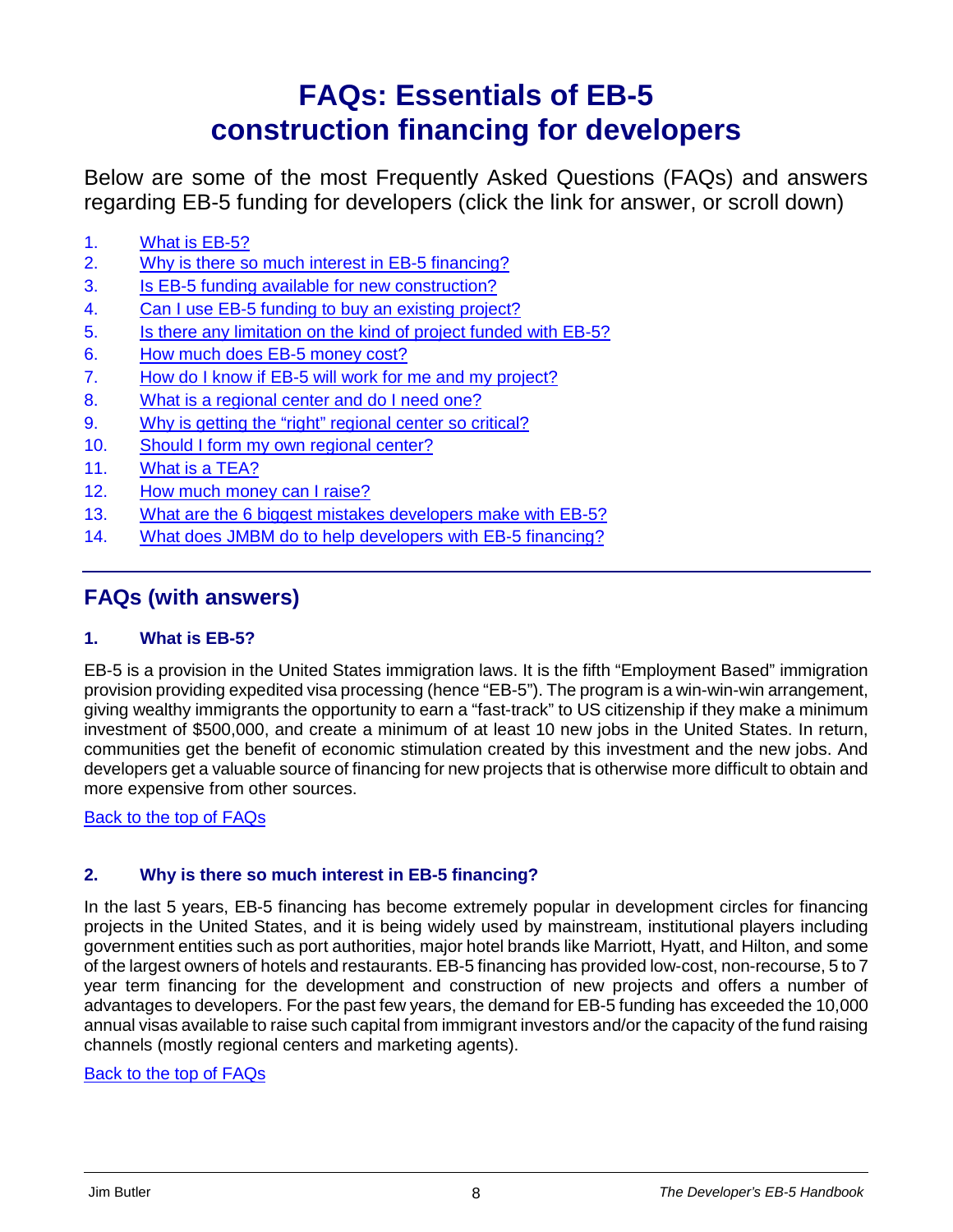#### <span id="page-11-0"></span>**3. Is EB-5 funding available for new construction?**

Generally, YES. Because foreign investor money must create **new** jobs in the United States, construction projects located in the United States are the normal target of EB-5 financing investment. Although the law does not restrict the nature of the investment to real estate, foreign investors have demonstrated a clear preference for real estate-related projects, particularly hotels, restaurants and resorts. EB-5 financing can also be used to add new facilities to existing ones, such as a **new** tower of hotel rooms, a spa, a restaurant or nightclub. And, in limited circumstances, EB-5 financing can be used to rescue a bankrupt or failing business, but this exception is difficult to use.

[Back to the top of FAQs](#page-10-5)

#### <span id="page-11-1"></span>**4. Can I use EB-5 funding to buy an existing project?**

Generally, NO. Unless a project is in bankruptcy or is failing, EB-5 financing cannot be used for acquisition, because the money will not create 10 new US jobs per EB-5 investor. As noted above, EB-5 financing might be used to add new facilities to an existing project or convert the use of an existing building which will meet the new jobs-creation requirement.

[Back to the top of FAQs](#page-10-6)

#### <span id="page-11-2"></span>**5. Is there any limitation on the kind of project funded with EB-5?**

There is no limitation in the law as to the type of project that can be funded with EB-5 financing. The critical requirement is that the minimum number of 10 new US jobs for each investor will be created within a specified period of time. However, in order to raise money from foreign investors, the project must satisfy the investors' need for certainty that the project will be completed on time and create the necessary jobs so that the EB-5 investors will obtain their green cards. Secondarily, the project must also be attractive from an investment standpoint, providing a high degree of comfort that it will be able to repay the investment in 5 to 7 years (whether the EB-5 financing is structured as debt or preferred equity).

Analysts estimate that 80% of all EB-5 investors select real estate-related investments, particularly those that create a large number of new US jobs such as hotels, restaurants, night clubs, resorts, hospitals, and senior living. However, we have assisted clients in successfully closing EB-5 financing on solar projects, high tech, entertainment, and projects in other industries.

Certain classes of real estate are problematic for EB-5 investment because of the "tenant occupancy" issue. The USCIS currently takes the position that a project cannot count the jobs created by tenants leasing space in a property. Thus the USCIS generally says that a developer cannot count any of the jobs that are created by its tenants, such as retailers leasing space in a shopping center, or by the businesses that lease office space in an office building. And, unfortunately for the EB-5 job count, the developer/owner is likely to have few employees of its own at a shopping center, office or multi-family project (other than construction jobs during the construction period).

Hotels do not generally have a problem with the tenant occupancy rules because most hotels are not leased. They are franchised and run by independent parties but the owner remains liable for all costs and receives all the profits.

[Back to the top of FAQs](#page-10-7)

#### <span id="page-11-3"></span>**6. How much does EB-5 money cost?**

As of mid-year in 2017, EB-5 financing for "preferred" developers typically costs 7% to 8% per annum to the developer on an all-in basis. The foreign investor usually receives 1% or less on his investment, and much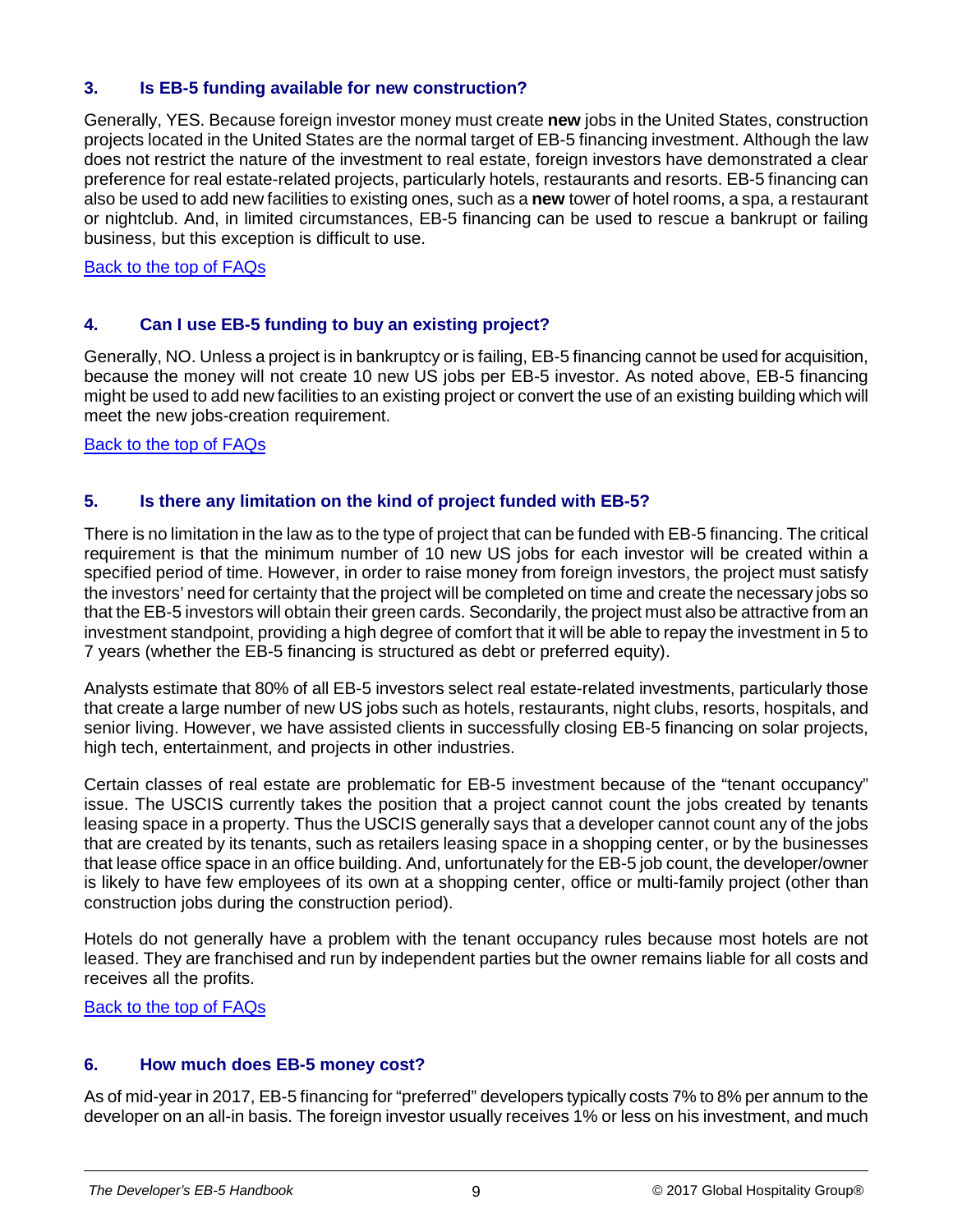of the rest of the per annum cost goes to pay for all the infrastructure and personnel involved in selling the project, raising the money and maintaining EB-5 compliance, securities compliance, and administration.

[Back to the top of FAQs](#page-10-8)

#### <span id="page-12-0"></span>**7. How do I know if EB-5 will work for me and my project?**

Generally speaking, it will be essential that your project is in a TEA (or Targeted Employment Area, described below (See FAQ [11. "What is a TEA?"\)](#page-14-0) because more than 90% of all EB-5 investors over the past 5 years chose projects where they could make the minimum \$500,000 investment. This minimum investment is only possible when the project being financed is located in a TEA. This determination can be made quickly and at little or no cost.

After establishing that the project is located in a TEA, EB-5 feasibility will be determined by all the relevant factors. These include the developer's track record of success with similar prior projects, the developer's (and its completion guarantor's) financial stability and reputation, and the project's financial viability. Another series of factors relate to the comfort level that the project will meet all of the EB-5 requirements for immigrant investors to get their permanent visas. For example, what assurance is there that the minimum number of jobs will be created, the project will be completed and opened on time, and the project will be able to repay the investors' money at the end of 5 to 7 years?

Of course, in addition to a high-quality developer, project, and deal structure, the EB-5 team should be "best of breed" in order to succeed in this competitive environment as ever-more developers seek EB-5 capital. If the due diligence, deal structure, marketing, escrow releases and other elements cannot be properly executed, even strong offerings will fail to attract sufficient EB-5 investor interest.

[Back to the top of FAQs](#page-10-9)

#### <span id="page-12-1"></span>**8. What is a regional center and do I need one?**

A regional center is an entity that has received formal approval by the US immigration service (the USCIS) of an application to be designated as such.

A regional center is NOT REQUIRED for the use of EB-5 financing. However, using a regional center increases the critical job count (the requirement of at least 10 jobs per investor) by counting direct jobs, indirect jobs, and induced jobs for a project in accordance with one of four pre-approved economic formulas. This usually results in a calculation of jobs created that are a significant multiple of those that result without a regional center. A multiple job count for EB-5 calculations means a multiple of EB-5 capital that can be raised.

When more jobs are created under the USCIS rules, more investors can get visas, and therefore, more money can be raised. It is also easier to use EB-5 when there is a substantial margin of safety in the job count in case anything goes wrong. As a practical matter, regional centers usually offer immigrant investors a buffer of 20% to 30% more jobs than the law requires to protect against contingencies.

[Back to the top of FAQs](#page-10-10)

#### <span id="page-12-2"></span>**9. Why is getting the "right" regional center so critical?**

Our developer clients say their top concern in pursuing EB-5 is to quickly determine if EB-5 will work for them before they spend a lot of time and money. Assuming that it is feasible, they want to raise as much money as they can, at the lowest all-in cost to them, in the shortest period of time and with the greatest certainty of execution. Finding the "right" regional center for each project maximizes the prospects to accomplish these goals with a successful closing.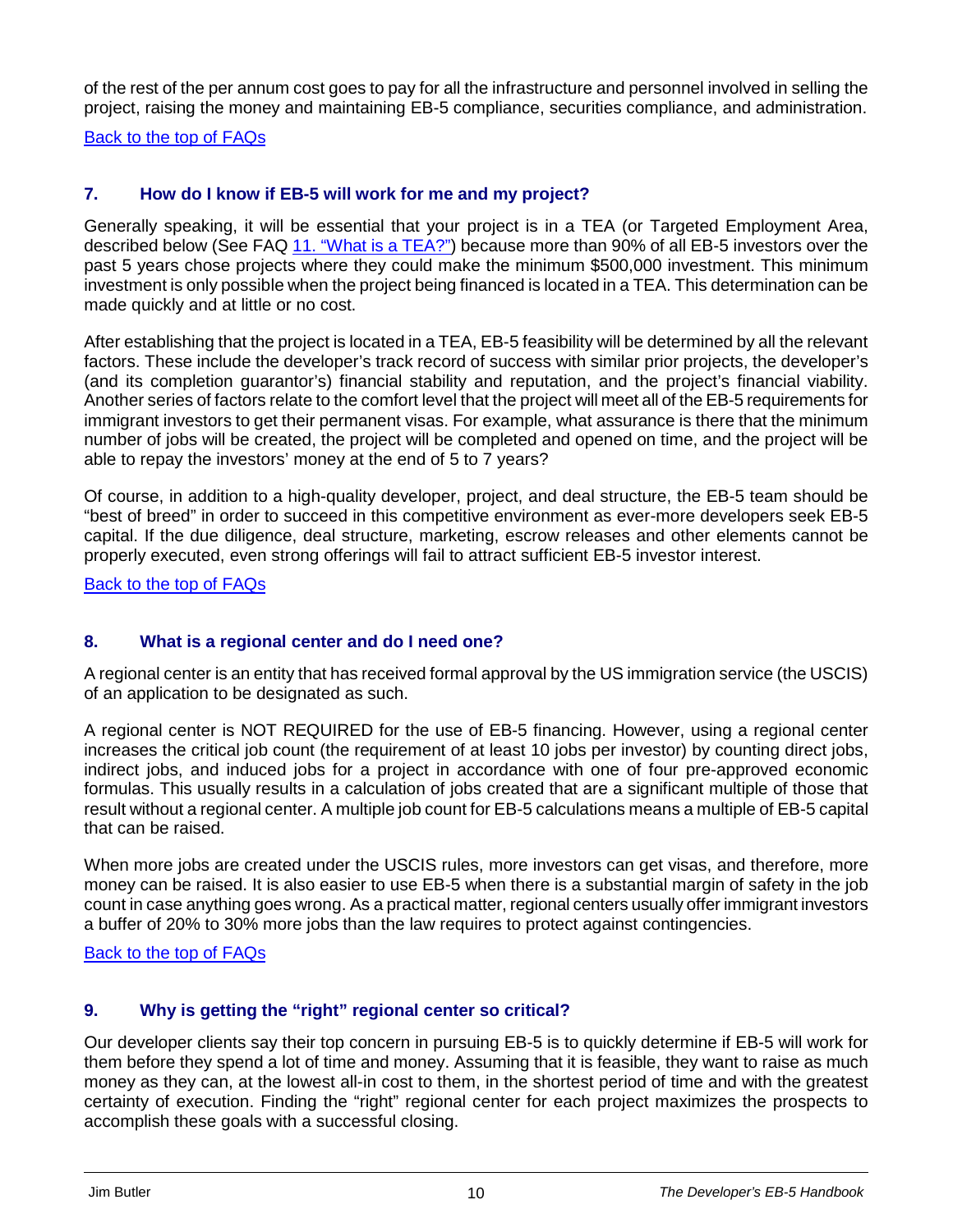As in any other line of work, a relatively small proportion of the players have the dominant experience, contacts and track record to deliver results that are vastly superior to others. Just look at the numbers and imagine how difficult it would be to randomly find the best match for a given deal.

As of July 3, 2017, approximately 851 regional centers have been approved by the USCIS. Industry experts estimate that more than 85% of the total dollar amount of all EB-5 funding since 1990 has been raised by fewer than (the top) 10% of the regional centers. In other words, there is an extreme concentration of experience and success amongst a very small number of the regional centers.

Why have a virtual handful of regional centers raised such vast portion of the EB-5 funding? The top regional centers have been established for some time, have a strong infrastructure in both the United States and places where there is already an awareness of the EB-5 program opportunity, and strong interest in using EB-5 to migrate to the United States – places such as China and hot new markets such as Vietnam, Korea, Indonesia, Latin America and parts of the Middle East. These established regional centers have built reliable marketing organizations and have worked out procedures, documentation, and logistics to evaluate new EB-5 projects.

A substantial amount of work is required to underwrite a deal, consummate arrangements with the developer, prepare the project marketing program and materials, sell projects overseas, and get the funds released for deployment by the project. In addition to the transaction work of making deals and raising capital, the regional center must also insure compliance with securities and immigration laws. And above all, the regional center must establish a track record of success in obtaining permanent visas for its EB-5 investors, because the regional center's ability to raise capital in the future will depend upon being able to establish a high probability of success in getting green cards for its projects based on its prior performance.

[Back to the top of FAQs](#page-10-11)

#### <span id="page-13-0"></span>**10. Should I form my own regional center?**

Most developers should not form their own regional centers. Here are some of the relevant considerations for and against forming your own regional center:

The "advantages" of forming your own regional center are touted by certain immigration lawyers and advisors who stand to earn substantial fees for helping you form the regional center. They ask "Why should you pay someone else to serve as a regional center for your deal when you can have your own?" They suggest that you might be able to shave 1% or 2% off the cost of your EB-5 financing. Perhaps you could have greater control over the fund raising process. You could hand-select the marketing agents who will sell your offering. You can use the regional center for future deals and turn it into a profit center for handling other developer's projects.

If the developer cannot find and attract a great regional center to its deal, then, to a greater or lesser extent, the developer may find itself forced into the "immigration business" if it wants to use EB-5 financing. The developer may form a regional center, seek to identify regional centers to "rent," or otherwise cobble together marketing agents and other components of the EB-5 capital raising chain. This is a difficult, timeconsuming and somewhat risky course to choose, unless the developer fully understands the nature of the commitment, effort and capital likely to be required. Operating a regional center means running a complicated business that requires financial skills, a deep working understanding of the immigration business, and most importantly, establishing and maintaining a great network of contacts overseas in order to raise capital.

The developer forming its own regional center will be competing with a handful of dominant players who have been established for many years (as described in the immediately preceding section). These established, dominant regional centers have spent a vast amount of time and money to build their presence in China and other markets, along with their marketing organization, infrastructure, systems, forms and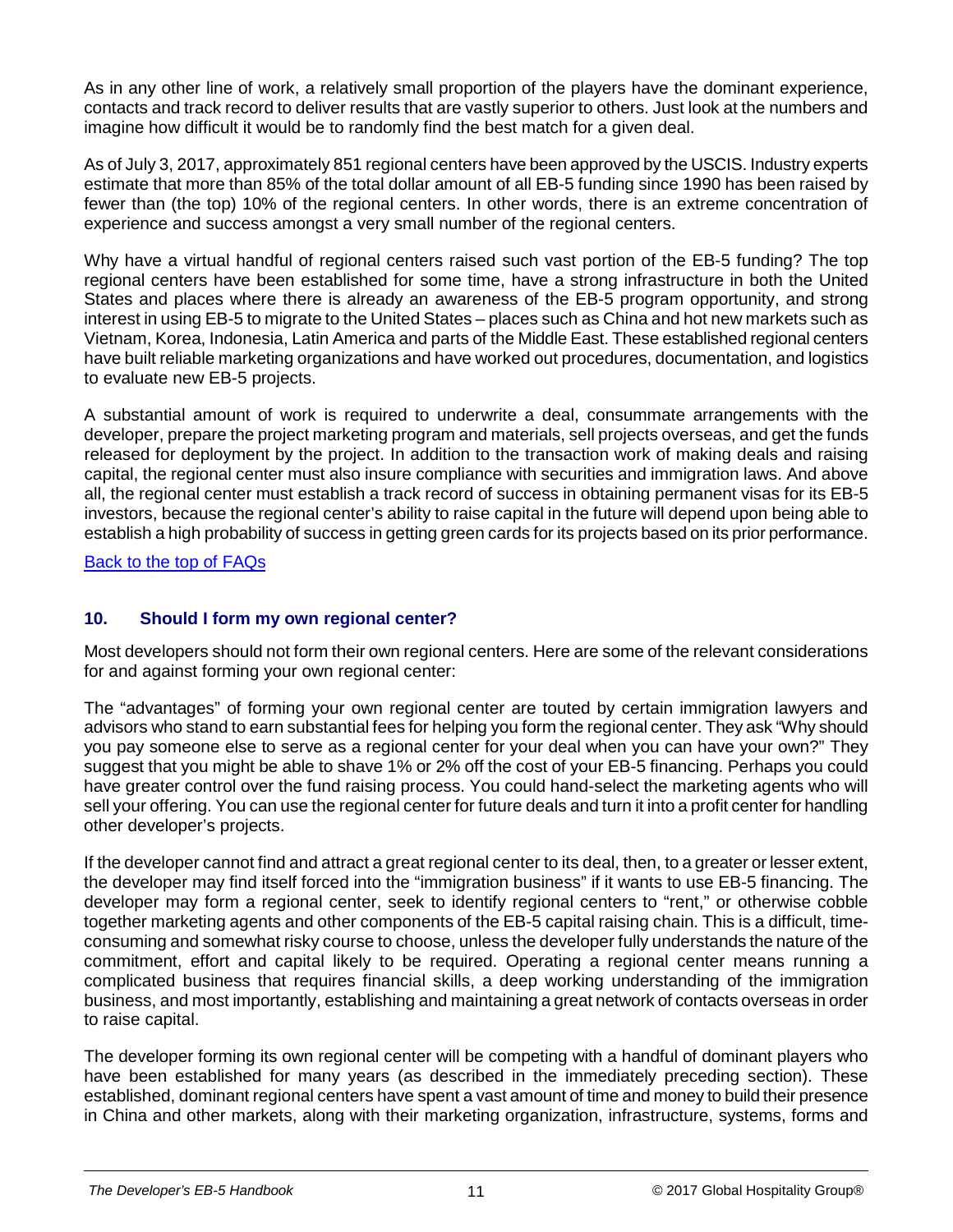reputation amongst the EB-5 investor community. It can be daunting to compete with them in attracting immigrant investors for EB-5 capital.

An extraordinarily high percentage of developers who initially believe they want to form their own regional center and build their own EB-5 infrastructure will ultimately abandon their path. Although we can help clients establish a regional center and related infrastructure, developers need to understand this alternative involves setting up and operating an entirely new business – the immigration business. It takes a long time to get regional center and project approvals and even longer to push projects all the way through the EB-5 pipeline so that you can show new investors that all your prior investors got their green cards.

Most of our clients find that it is far better to connect with and rely upon well-established major players in the EB-5 financing chain. We serve as counselors to assist them through this process.

[Back to the top of FAQs](#page-10-12)

#### <span id="page-14-0"></span>**11. What is a TEA?**

In the EB-5 world, TEA is not pronounced like the hot drink. It is pronounced by naming each of the capital letters in its name, e.g. "T"… "E"… "A" and those letters stand for "Targeted Employment Area." TEAs are either certain narrowly-defined rural areas, or other specifically defined geographic territories where the unemployment rate is 150% of the national unemployment rate. Determination of whether a project is in a TEA is critical, because 90% of all the EB-5 investors for the past three years invested in projects in TEAs. This is the only way the EB-5 investors can make the minimum \$500,000 investment for the expedited process to get a green card under EB-5. If the project is not in a TEA, then the immigrant must invest a minimum of \$1 million, and less than 10% of the foreign investors have invested this larger amount over the past three years.

Every jurisdiction has its own rules for determining TEAs. Some, such as the State of New York, are extremely liberal. Other states, including California, are much harder to work with, but there are a variety of ways to configure a census map to qualify as a TEA. Once you know why it is important to have your project in a TEA, don't waste any further time on this yourself. Call an expert and see if we can get you a TEA designation letter for your project.

[Back to the top of FAQs](#page-10-13)

#### <span id="page-14-1"></span>**12. How much money can I raise?**

There is nothing in the EB-5 regulatory scheme that sets a limit on the amount of money that can be raised for a project under the EB-5 program, except the requirement that at least 10 new US jobs must be created for each EB-5 investor within the specified time period. So the calculation of new US jobs is one of the most critical factors in determining the maximum amount of EB-5 financing. As noted elsewhere, regional centers are often employed because where they are used, the new job calculation for EB-5 purposes is not limited to the direct, full-time employees with W-2s, as it would be otherwise. With a regional center, new jobs include direct jobs as well as indirect jobs and induced jobs.

After the crucial jobs creation requirement, the other major factor affecting how much EB-5 capital can be raised is the attractiveness of the deal to your marketing organization and the EB-5 investors. These players tend to prefer that the EB-5 investment be limited to 25% or 35% of the total project cost. They want to see substantial equity and they want to see that all other parts of the capital stack are in place to help ensure that the project will be completed on a timely basis, and that at least the minimum number of EB-5 jobs will be created for all investors to qualify for their permanent visas.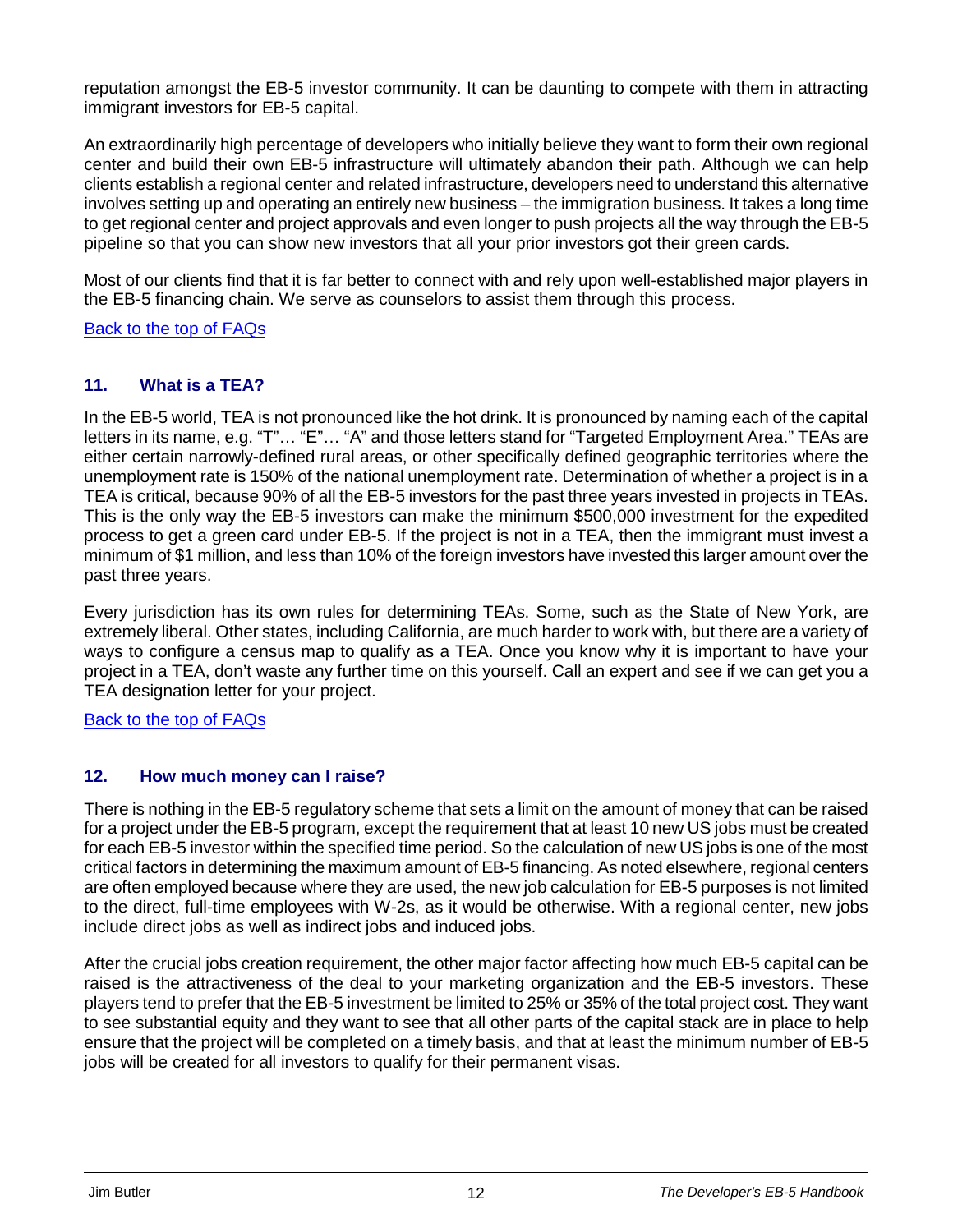With good advice, the amount of money raised by EB-5 can be optimized with proper sizing and positioning of the capital stack and structure of the overall deal.

[Back to the top of FAQs](#page-10-14)

#### <span id="page-15-0"></span>**13. What are the 6 biggest mistakes developers make with EB-5?**

There are a number of mistakes developers often make with EB-5 financing. What are 6 of the most common mistakes? We find that too often, developers . . .

- Don't bring in EB-5 experts at the very outset of the project
- Don't document intention to raise EB-5 funding early enough
- Rush to form their own regional center
- Start negotiations with regional centers without guidance
- Don't count all jobs created in mixed-use or master planned development
- Don't perform enough or the right kind of due diligence

For more details on these mistakes and tips to avoid them, see ["Tips to avoid the 6 most common mistakes](https://hotellaw.jmbm.com/tips-avoid-6-common-mistakes-developers-make-eb-5.html)  [developers make with EB-5."](https://hotellaw.jmbm.com/tips-avoid-6-common-mistakes-developers-make-eb-5.html)

[Back to the top of FAQs](#page-10-15)

#### <span id="page-15-1"></span>**14. What does JMBM do to help developers with EB-5 financing?**

JMBM specializes in representing top developers and projects where we have a high degree of confidence that the desired financing can be obtained and closed on optimum terms. In such cases, we can usually help our client to accomplish the following items, including sourcing the EB-5 capital:

- Source EB-5 financing
- Evaluate EB-5 threshold feasibility
- Optimize developer profile and project structure
- Assemble the right "EB-5 team" with best players
- Help size and structure the capital stack
- Negotiate optimal deal terms with current input on what is "market"
- Negotiate and finalize funding documents with the capital source
- Validate EB-5 funding strategy
- Oversee issues in the capital raising process
- Close the financing

As the developer's counselor, we negotiate a fairly complex loan or preferred equity transaction in a regulatory environment that requires compliance with USCIS, SEC, & FINRA. This process also necessitates identifying, selecting, negotiating and coordinating with an immigration law firm, an economist, various hotel consultants and one or more regional centers to get your loan properly sized and documented.

As part of the financing process, for each EB 5 financing project we work with, each client and appropriate members of the EB-5 team to do the following:

- Obtain a TEA map and letter of authorization from an economist
- Manage "new job count" issues for direct, indirect, and induced jobs to ensure compliance with EB-5 requirements of the USCIS to support the size of your EB-5 financing
- Assist in developing the proper business plan for your project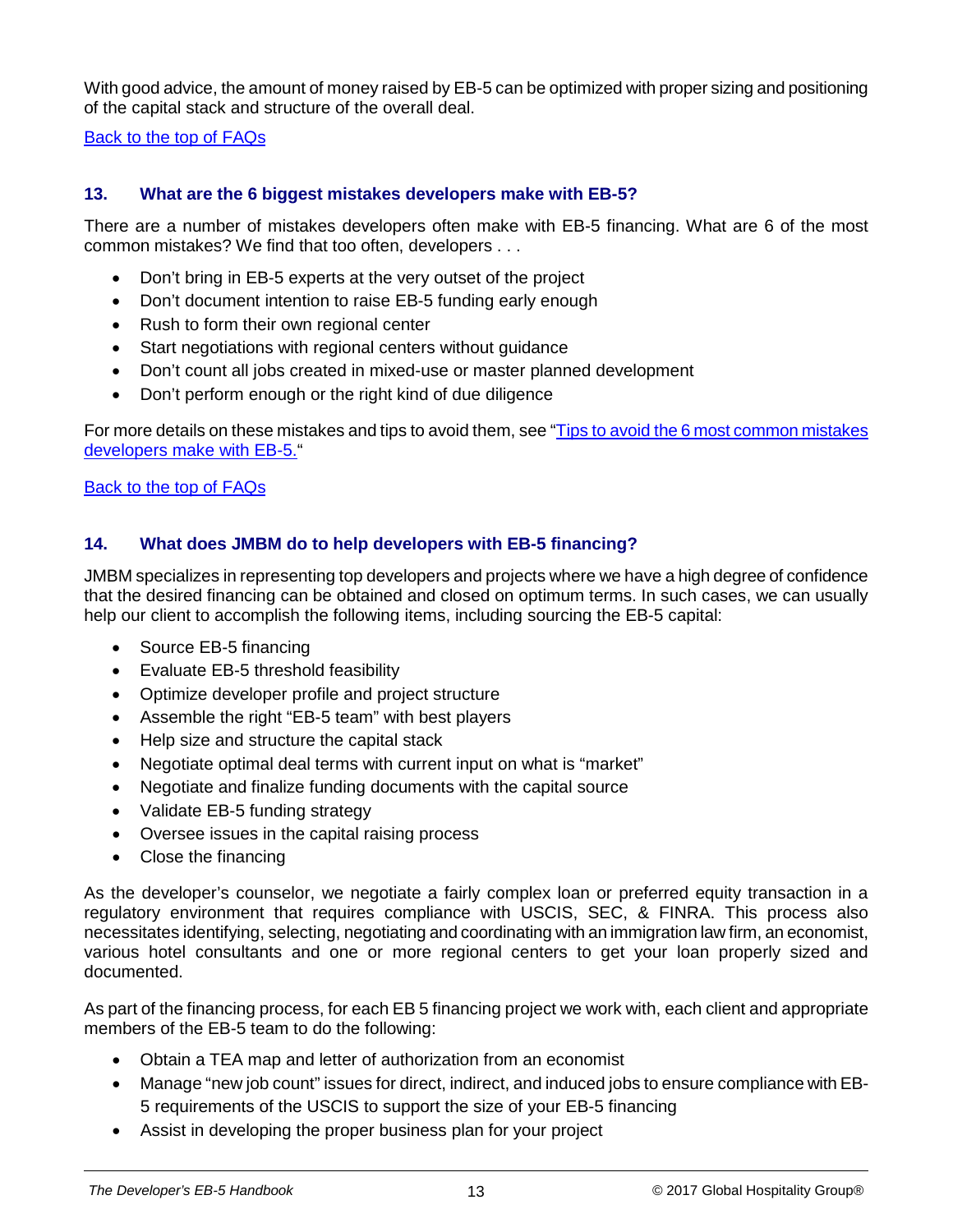- Verify calculations from the economist and regional center and strategize best way to maximize loan size and terms for the developer
- Drive loan sizing and capital stack position
- Negotiate loan commitment and loan documents that reflect proper collateral, have appropriate escrow release provisions and security so terms will be acceptable to both the developer and to traditional construction lenders who may be in a senior lien position
- Negotiate and finalize inter-creditor agreements, escrow agreements, completion guarantees, various security agreements (depending upon collateral provided by the developer), and other related financing documents

[Back to the top of FAQs](#page-10-16)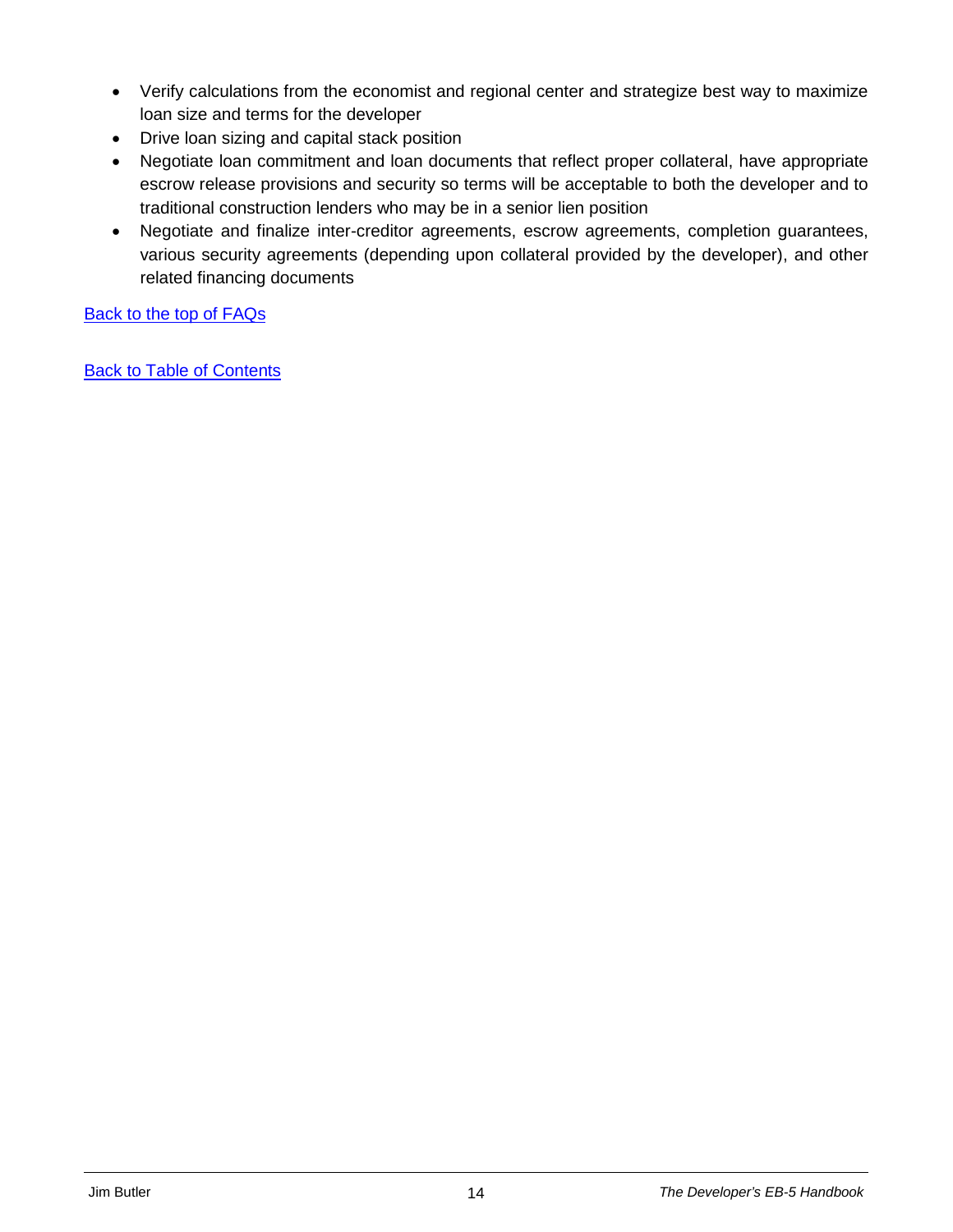### **EB-5 construction financing term sheet for top developers**

#### <span id="page-17-0"></span>**EB-5 financing comes in many colors and shapes**

JMBM believes that for most developers, EB-5 financing is best structured as mezzanine debt or preferred equity, to optimize the total amount of financing and reduce the cost of the capital stack. Normally, senior construction debt (secured by a first priority lien) will be significantly cheaper than EB-5 money, but senior lenders (particularly if the subject project is a hotel) rarely lend more than 50% to 55% of the total cost of construction. Most of our clients like to use this cheap senior debt and then add some low-cost EB-5 mezzanine debt on top of it to get total loan-to-cost ratios up to 80% or more.

We also find that the structure outlined above is popular with the most experienced and reliable regional centers in the business (many of whom we have worked with). JMBM has closed more than \$1.5 billion of EB-5 financing and has developed an expertise in structuring the EB-5 financing to address our client's needs and goals. The highlights of the current market terms for this financing are described below.

#### **JMBM is sourcing low-cost mezzanine capital for new construction through EB-5 financing for its top developer-clients.**

To qualify for this program, the borrower must be an experienced developer with a superb track record, a superior reputation and a great project. If you do not meet those threshold requirements, then you don't need to read any further, because this program likely is not suitable for you.

If you might benefit from mezzanine financing with an all-in cost to you of approximately 7 to 8% per annum, then you may want to consider JMBM's "preferred" EB-5 financing program, which is summarized below.

#### **Highlights of JMBM's Preferred EB-5 Financing Program for new construction**

We believe the terms below fairly summarize highlights of financing we have sourced and closed for our clients (and as of now, this continues to be the preferred structure):

| <b>Financing type</b>        | Mezzanine debt or preferred equity                                                       |
|------------------------------|------------------------------------------------------------------------------------------|
| <b>Cost</b>                  | 7% to 8% per annum, all-in cost to the developer                                         |
| <b>Loan Size</b>             | \$10 million to \$200+ million                                                           |
| <b>Term</b>                  | 3 to 7 years (expect a prepayment lockout before the<br>end of year 3 in most instances) |
| Portion of the capital stack | 25% to 35% of the total project cost                                                     |

The availability and terms for any financing will depend on the underwriting for a specific project and the specific borrower, including then-prevailing economic and market conditions.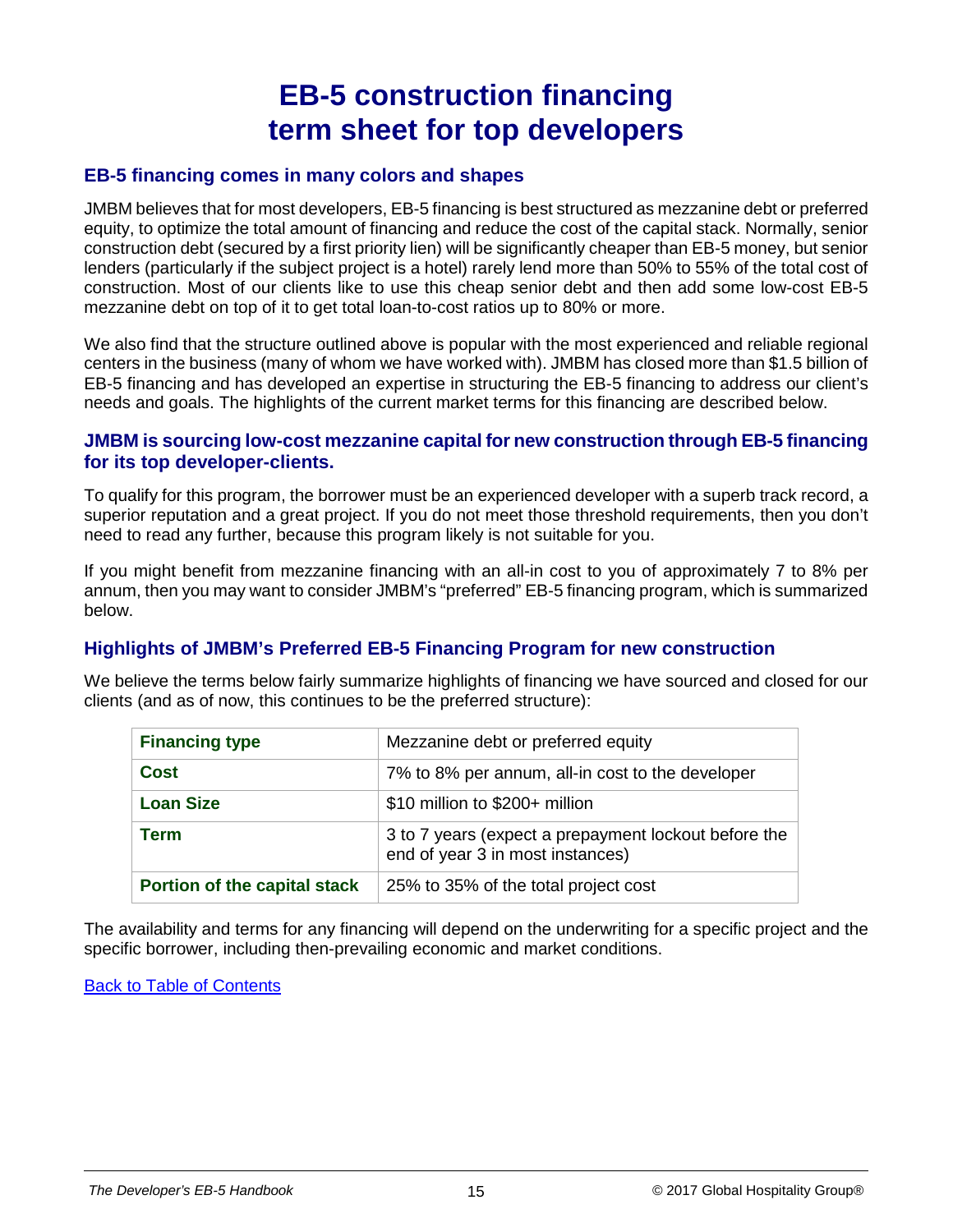### **More than \$1.5 billion of EB-5 financing closed for JMBM clients**

#### <span id="page-18-0"></span>**EB-5 is a proven means of financing for development projects.**

EB-5 financing is an important and viable source of construction financing for hotels, hotel enhanced mixeduse, and other development projects. Eight years ago, when JMBM started helping hotel developers with EB-5 financing, many worried about whether this is a legitimate and reliable financing source.

Now, after billions of dollars of development have been funded with EB-5, this type of financing is regarded as mainstream. It is used by many institutional players, including government entities such as port authorities, major hotel brands like Marriott and Hilton, and some of America's most successful and respected companies, such as Great Wolf Resorts, the Related Companies and Silverstein Properties.

As an active source of EB-5 funding for select developers, JMBM's Global Hospitality Group® team has been busy too. We caught up with Jim Butler for an update on recent developments in this area as summarized in the Q & A below.

#### **Q: How much EB-5 financing has JMBM provided to its clients?**

By mid-2017, the JMBM Team has closed more than \$1.5 billion in EB-5 financing for our clients' development projects, and we sourced more than half of that amount.

Over the last 5 years, we have worked on more than 100 EB-5 projects, primarily representing developers in securing and closing their EB-5 financing projects all over the country; this includes high-profile locations in California, Florida, New York, and Texas, but also in more bread-and-butter locations including Georgia, Nebraska and Maryland.

#### **Q: That is more than \$1.5 billion in EB-5 financings closed and more than half of that sourced by JMBM. What do you mean by "sourced"?**

The "sourcing" is a process. What we do depends on the client. Typically, we help the client position and structure itself and the project for optimal EB-5 financing — presenting the best profile to get the fastest and most certain funding of the largest amount feasible. It includes identifying and introducing our client to one or more appropriate funding sources, negotiating a term sheet, and taking the deal through to funding.

#### **Q: Who is the ideal client for JMBM in EB-5 financing?**

We are looking for quality, not quantity. We only want to work with a small number of top developers great developers with superior track records and solid projects. We do not accept any engagement to work on an EB-5 project unless we believe there is a very great probability that we can close the deal. We still have a 100% track record of success.

#### **Q: How much money can you help source for a project?**

Most of the financings we have arranged have been in a sweet spot ranging from \$20 million to \$125 million. But we are working with lenders who can do some smaller deals–closing one recently in the \$10 million range, and we closed one project for more than \$450 million.

Of course, there are other critical factors in sizing the EB-5 financing. For example, the total loan-to-cost ratio generally should not be more than 80% to 85%, and the EB-5 loan should not be more than 25% to 35% of total project costs. But there is a big range of projects we work on.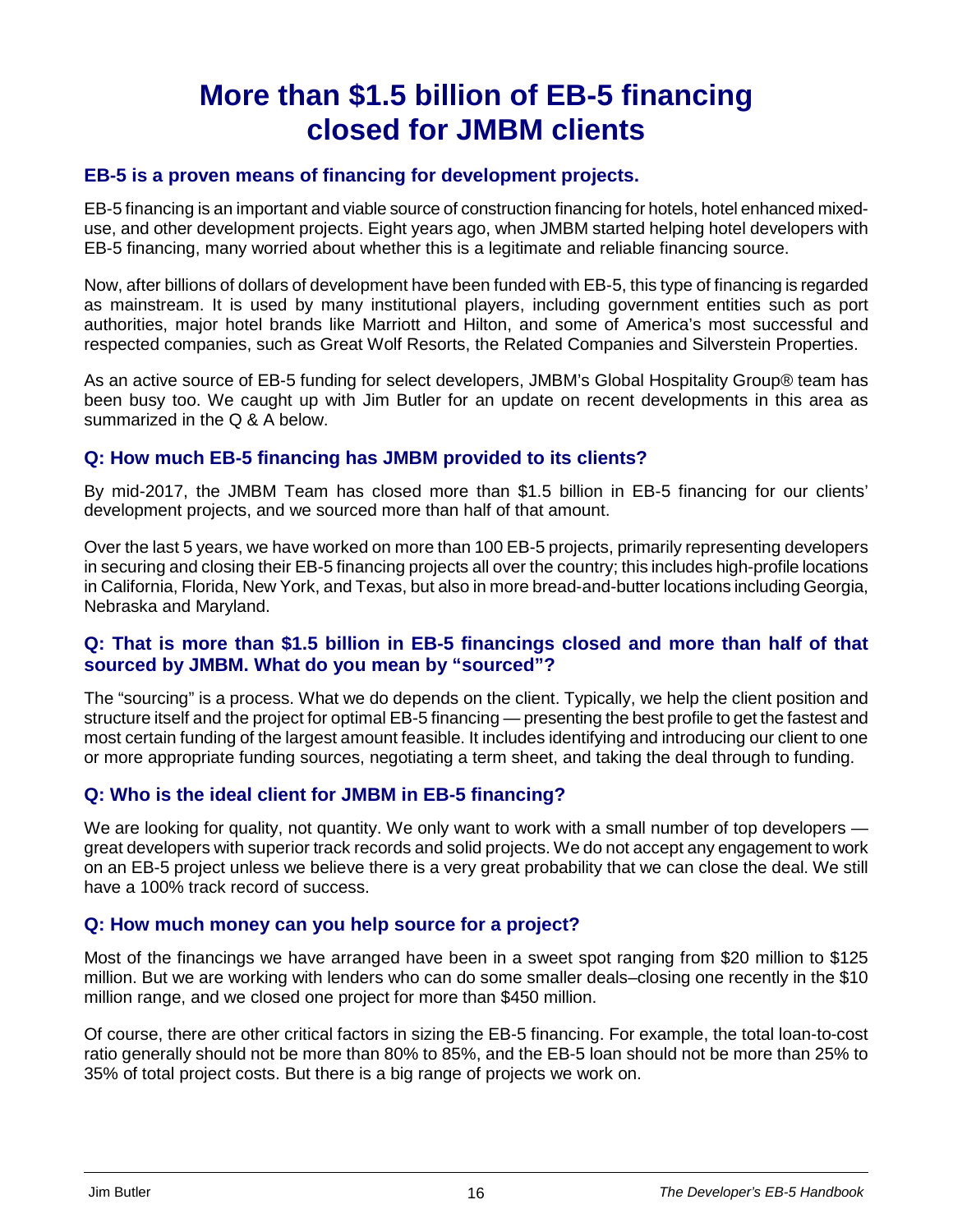We have closed five EB-5 financings for one client! After the first closing, subsequent financings tend to be much faster and more efficient.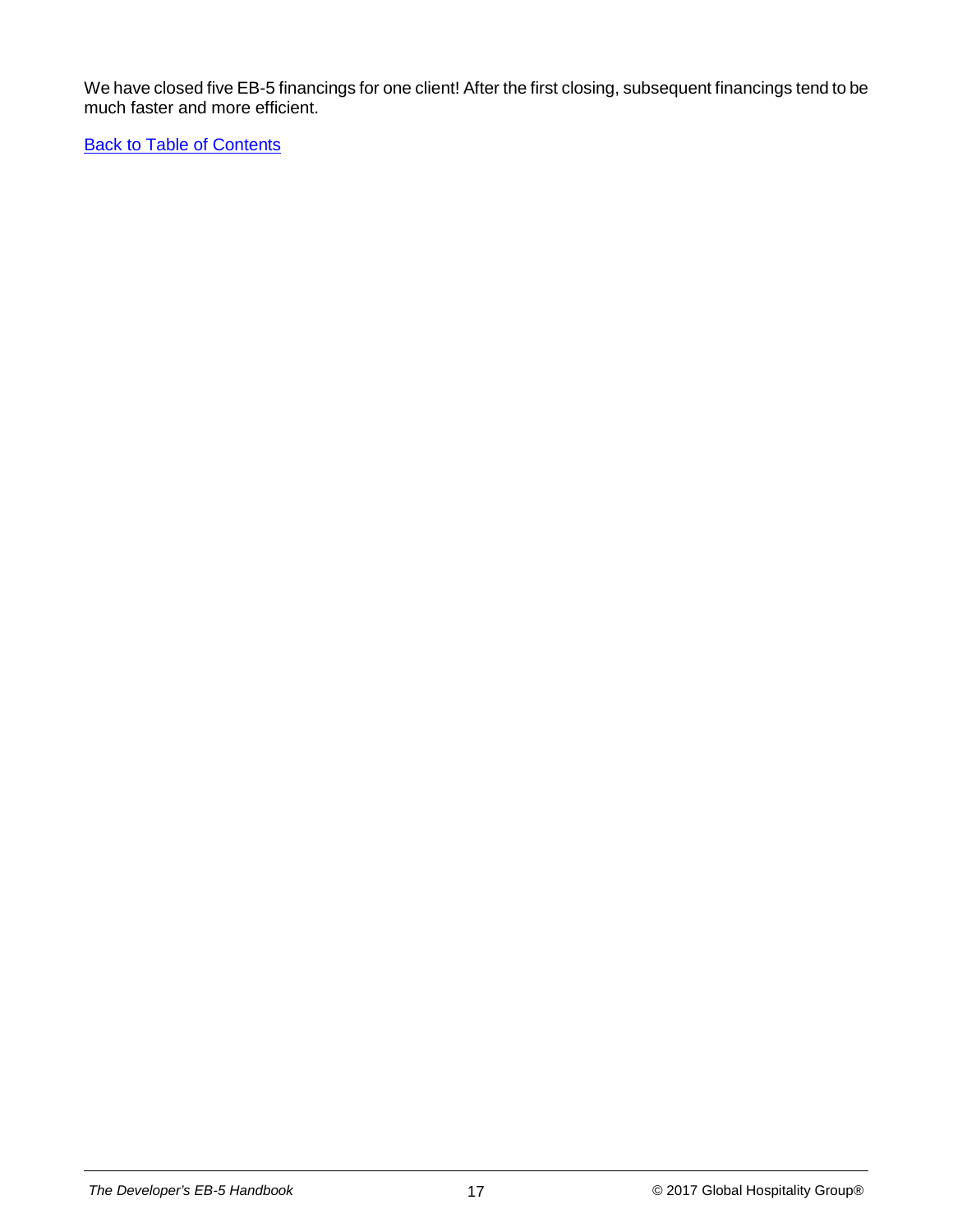### **Are hotels still the darling of EB-5 financing?**

<span id="page-20-0"></span>As EB-5 financing has become an important part of new development and construction financing over the past 5 to 10 years, EB-5 investors and EB-5 lenders have shown a strong preference for hotel projects. Here are some of the reasons that hotels continue to be the "darling" of EB-5 financing:

- **1. Hotels are a preferred investment for EB-5 investors.** Experts say that more than 80% of foreign EB-5 investors want to invest in real estate, and these investors demonstrate a consistent preference for hotels within the real estate segment. Why? They have hotels in their country. They know what hotels are, and they think they understand how they operate and succeed (heads in beds). The hotel industry has many well-established brand names, and foreign investors have a strong affinity for such brands. Maybe they even get a sense of pride in being able to drive by "their hotel" and point it out to family and friends (or tell them about it). For many reasons, hotel investments just "feel good."
- **2. Hotel developers have greater need for EB-5 capital than other developers.** After the Great Recession, real estate financing became abundant again for all classes of real estate, except hotel development. Traditional bank and CMBS financing is readily available for hotel acquisitions, rehab, repositioning and refinancing. But financing is very limited for hotel construction. And where construction financing is available, it typically will only provide 45% to 60% of the construction cost. Therefore, hotel developers are more willing to put up with the hassles and delays involved in EB-5 financing, because they have fewer attractive options for construction financing and need the EB-5 financing to help fill in their capital stack.
- **3. New hotels create lots of jobs, making it easier to raise more EB-5 money.** Under current law, a minimum of 10 new jobs must be created in the United States to support each application for an immigrant investor visa (under EB-5). Because hotels are operating businesses, they tend to create more jobs than other types of real estate development projects. There are a number of technical reasons for this mentioned below, but the practical result is that hotel projects usually make it easier to meet the "new jobs" requirement and raise more money for a development project.

For hotels, the jobs count is higher with more direct employees hired by the hotel (W-2), and more indirect and induced jobs (under USCIS formulas). In addition, potentially significant construction jobs can be added to the jobs count if construction takes 24 months or more to complete (which is often the case for hotels). Hotels also generally avoid the USCIS "tenant occupancy" rules that currently exclude from the jobs count any jobs created by tenants in the project. The "tenant occupancy" restriction severely limits the jobs creation count, for EB-5 purposes, on retail and office developments.

**4. Ready source of repayment for EB-5 investors.** The dynamics of hotel value and financing create a generally reliable source of repayment to the EB-5 investors in 5 to 7 years, which is a common maturity date for EB-5 financing. This is because hotels typically take 2 to 4 years after the completion of construction to "ramp up" operations from a dead stop to full sustainable levels (stabilization). After opening and stabilizing, the value of the hotel typically jumps a substantial amount above the project cost.

And more importantly, hotels can usually access traditional capital markets for favorable financing once they have established cash-flows. For example, today, most hotels could not get any financing from CMBS capital markets for new hotel construction, but if a hotel has a stabilized earnings history, then CMBS lenders compete vigorously to finance or refinance that cash-flowing hotel (offering 10-year, fixed-rate money at low interest rates). This phenomenon is what helps drive hotel developers to EB-5 financing and what makes their projects solid candidates to repay the EB-5 investment on stabilization.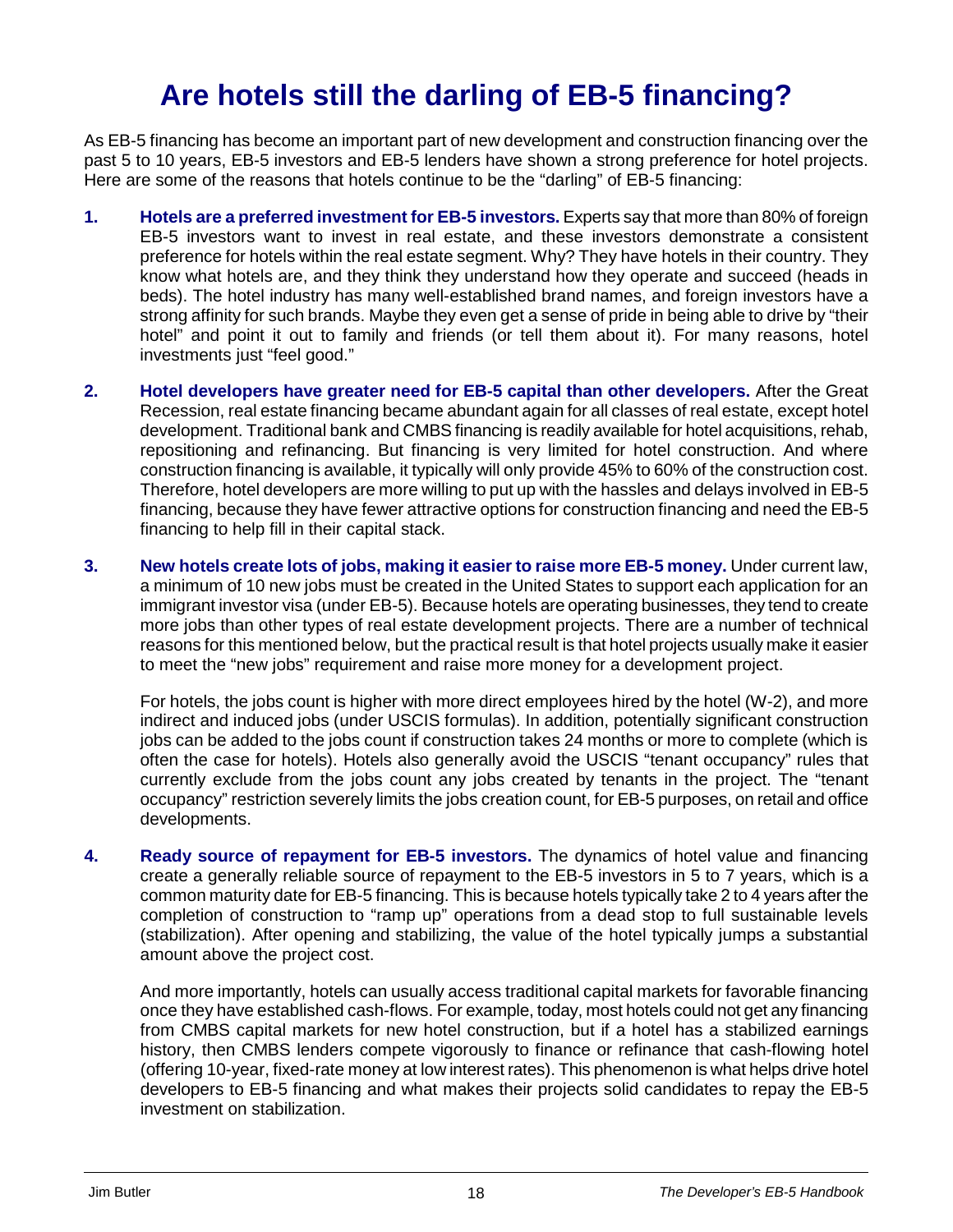**5. Mature industry, professional management, and third party validation.** The lodging industry dates back to ancient times. By the 1950s and 1960s, the industry had undergone huge changes that marked its evolution into a sophisticated business with a plentiful supply of brands, independent third party managers, and industry-specific professional advisors. The involvement of such highly professional and experienced independent parties provides an additional layer of underwriting, validation, and oversight that is independent of the developer. Most such players use their experience, resources and insights to avoid risky deals. This can be a valuable perspective (independent from the developer), and this may provide investors more comfort that the proposed project and business plan are viable. Of course, investors should still perform their own due diligence.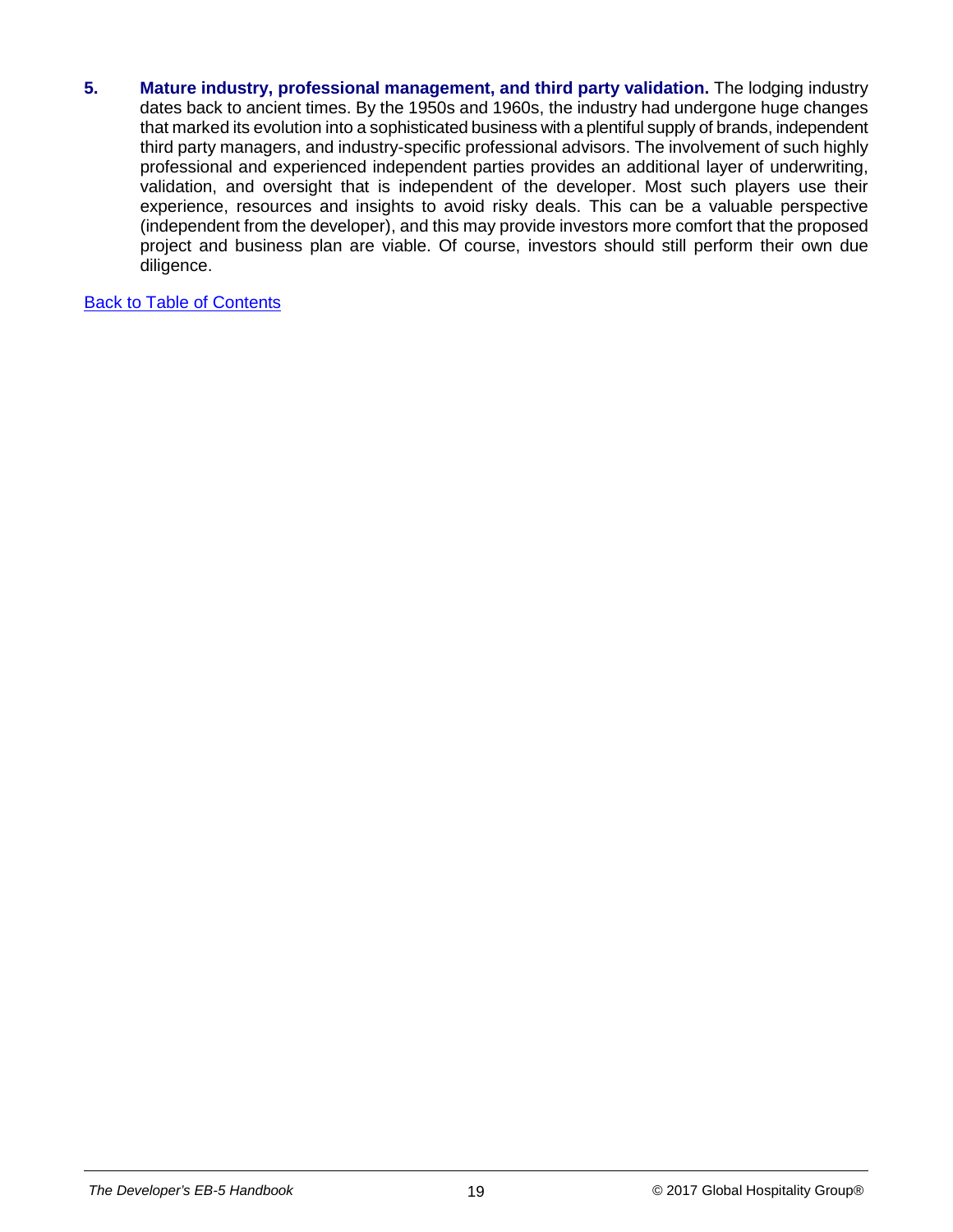### **The 5 questions every developer is asking about EB-5 financing**

#### <span id="page-22-0"></span>**EB-5 financing has gone mainstream for hotel development**

The use of EB-5 financing has exploded over the past 8 years as an important funding source for new development – particularly for hotel developments. It is clearly now part of the "mainstream." It is used by many institutional players, including government entities such as port authorities, major hotel brands like Marriott and Hilton, and some of America's most successful and respected companies, such as Great Wolf Resorts, the Related Companies, and Silverstein Properties.

As lawyers who have worked on more than 100 EB-5 projects all over the country, we have noticed that every developer who investigates EB-5 financing wants answers to 5 big questions about the EB-5 financing opportunity for their project. It should come as no surprise that most of our EB-5 projects involve financing for new hotel development, because hotels are the most popular type of project for EB-5 investors, and we have one of the most prominent hotel law practices in the world. However, our team has also successfully used EB-5 financing for a number of non-hotel projects, including hospitals, senior living, restaurants, solar farms, and infrastructure projects.

#### **The 5 questions every hotel developer is asking about EB-5 financing**

Our developer clients say their top concerns in pursuing EB-5 financing is to quickly and reliably determine the answers to the 5 questions below before they spend substantial time and money or forego other opportunities. They don't want to waste their time on a wild goose chase. We think every developer considering EB-5 financing should be asking the same questions.

- 1. Will EB-5 work for me on my project?
- 2. How much money can I get?
- 3. How much will it cost?
- 4. How long will it take?
- 5. How can I get certainty of execution?

#### **Getting the answers**

JMBM helps developers get reliable answers quickly to these questions – addressing threshold feasibility and identifying potential "show stoppers" as the first priority at the very outset. The answers to the questions will vary with the developer, project, and economic conditions in the US and abroad. It is also affected by what Congress may do with the EB-5 law, and the rules and policies of various domestic and foreign regulators (including the SEC, FBI, USCIS, Department of Homeland Security and foreign government rules on capital flows outside their country), as well as foreign investor sentiments about immigration to the US and similar competing expedited paths to residency or citizenship in other countries (such as Canada, Great Britain, and Australia).

We understand what our clients want – quickly determining if EB-5 will work, optimizing EB-5 funding amounts, excellent financing terms, reasonable terms, speedy closings and certainty of execution. We always try to help our clients achieve their goals – it is our legal and ethical duty as lawyers. And our interests are aligned with our clients because we are too busy to waste time on problematic deals, we don't want to damage our reputation for being able to close 100% of the EB-5 financings representations we undertake, and we are motivated by a success fee approach on our engagements.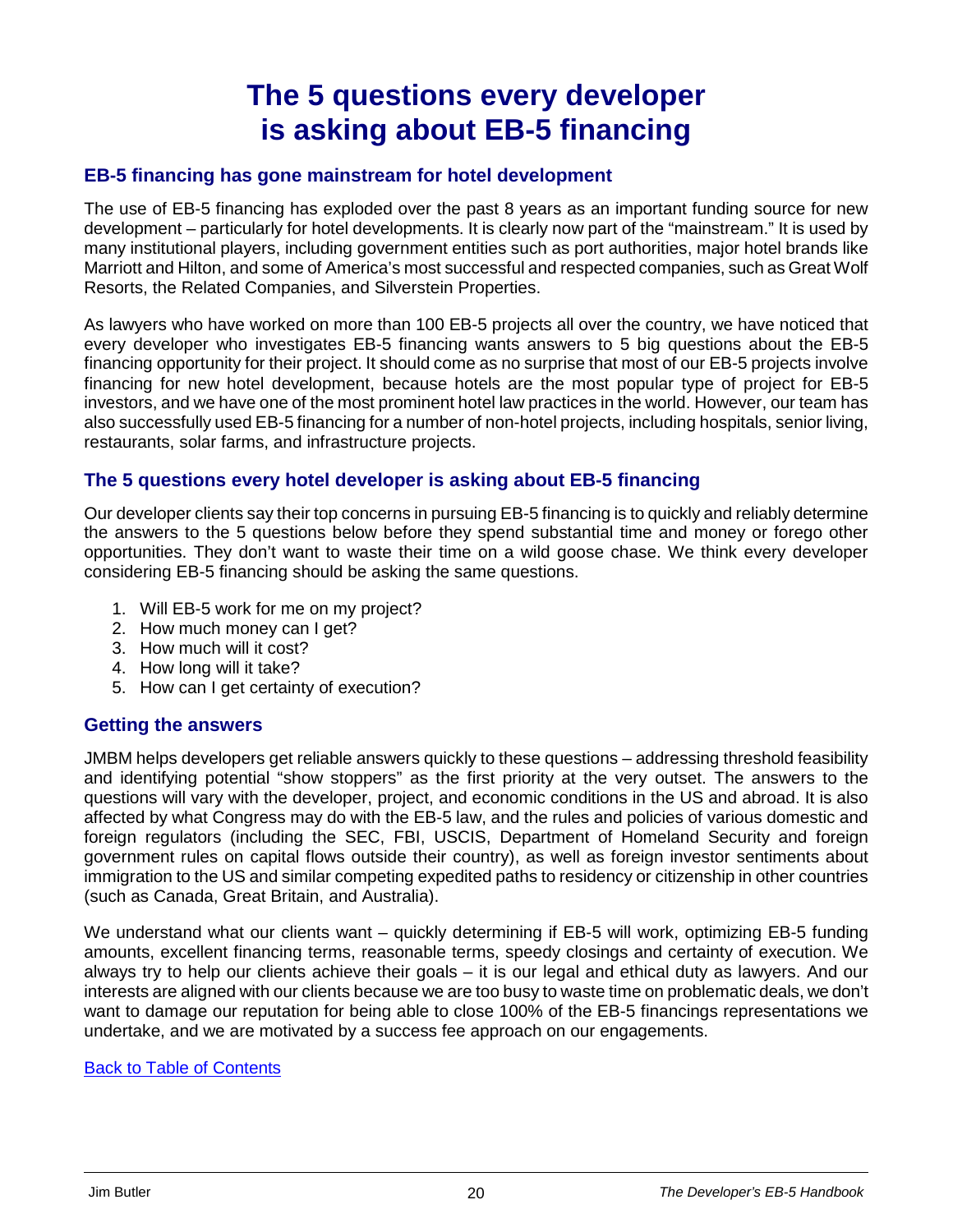### **Tips to avoid the 6 most common mistakes developers make with EB-5**

<span id="page-23-0"></span>There are a number of mistakes developers often make with EB-5 financing. Here are a few tips to avoid 6 of the most common mistakes:

- **1. Bring in the EB-5 experts as early as possible.** All of the common mistakes can be avoided if the developer brings in an experienced advisory team early in the process, rather than blundering around and trying to figure it out themselves. There is a steep learning curve! It is always better to "do it right the first time" rather than trying to untangle a mess.
- **2. Document the intention to raise EB-5 money (and replace any early expenditures with EB-5 financing) at the very outset, before you spend any money.** Failure to do so may significantly reduce (or eliminate) the amount of EB-5 funding available.
- **3. Do not form your own regional center.** Most developers should not consider forming their own regional centers. Doing so means going into an entirely new business – the immigration and securities business. This can be time-consuming, frustrating, and nonproductive. Of course, there are exceptions.
- **4. Do not make any arrangements with a regional center before you have proper guidance.** It is too easy to stumble into the "wrong" regional center and get your shoelaces tied together with early discussions.

A regional center is an entity that has received formal approval by the US immigration service (the USCIS) of an application to be designated as such. As of July, 2017, approximately 851 regional centers have been approved by the USCIS, but only a small percentage of those have ever raised significant EB-5 financing, much less gotten their immigrant investors' permanent visa approvals through the I-829 process. Virtually all of the successful EB-5 financings to date have been handled by the top 10% of the regional centers. They have been established for some time, have a strong infrastructure in both the United States and places where there is already an awareness of the EB-5 program opportunity and strong interest in using it to migrate to the United States. Such places include China, Vietnam, Korea, Indonesia, Latin America and parts of the Middle East. These established regional centers have built reliable marketing organizations, and have worked out procedures, documentation, and logistics to evaluate new EB-5 projects.

- **5. Do not forget to count all the parts of a mixed use project.** In terms of generating the critical jobs count for sizing an EB-5 financing, all elements of a project, and sometimes immediately adjoining projects, should be considered. Just because you want to put all the EB-5 money into a hotel, it may not prevent you from counting the jobs created from other parts of the project (as long as the jobs created by these other elements are not being used for another EB-5 financing).
- **6. Due diligence. Due diligence. Due diligence.** Do not start talking to anyone about EB-5 financing until you know the right questions to ask and have performed enough due diligence to take the next steps.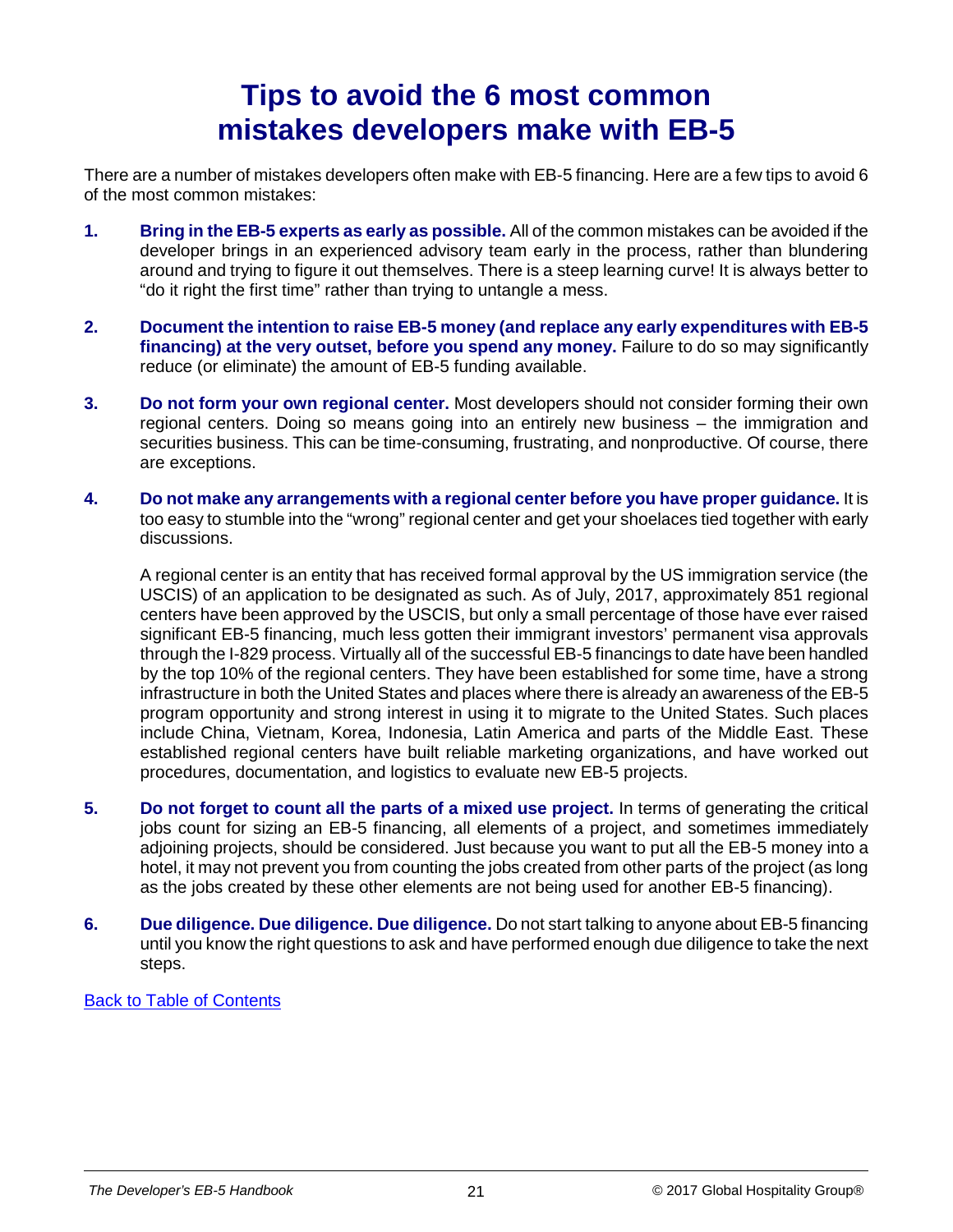### **Why you do not want to form your own regional center**

#### <span id="page-24-0"></span>**How should developers pursue EB-5 financing?**

Although the EB-5 immigrant visa program has been around since 1990, the current trend of using it as a source of financing for hotel and other real estate started 20 years later – around 2010. We worked on one of the first hotel EB-5 financings for the W Hotel & Residences in Hollywood, and we have since worked on more than 100 EB-5 projects all over the country. Now, the use of EB-5 financing for construction has gone mainstream. High profile EB-5 financing closings include \$450 million for the Century Plaza Los Angeles, \$100 million for the Ritz Carlton & JW Marriott in downtown Los Angeles, \$150 million for the Waldorf Astoria in Beverly Hills, and \$1 billion for the Silverstein project at the World Trade Center in New York City (with a Four Seasons Hotel).

As a growing number of savvy hotel developers hurry to assess the EB-5 financing opportunity, they frequently receive conflicting advice as to the best way to pursue EB-5 financing. Many immigration lawyers and advisors tout the advantages of the developer forming its own regional center – basically to shave a few points off the all-in cost of EB-5 financing.

This advice may work well for the EB-5 advisors (in that they may get \$100,000 or more in fees) and for certain hotel developers. But for most of the hotel developers we know, forming a captive regional center is a bad idea. This article should provide a note of caution for developers considering this course.

Based on our extensive experience with financing hotel development from EB-5 funding sources, we believe that the answer for most hotel developers will be to obtain "preferred" status for themselves and their projects – if they can do so – and to tap into the very best established EB-5 funding sources.

#### **Restricted capacity in channels for accessing EB-5 capital**

As hotel developers compete in a very crowded field seeking the finite amount of EB-5 funding available each fiscal year (because there are only 10,000 visas available per year), there is something of a "race" to gain access to the limited resources for tapping EB-5 capital. The restricted capacity is the limited bandwidth of the channels for accessing the pipeline of foreign investors (experienced regional centers and marketing agents). And, increasingly, there are also limits on foreign investors' interest and ability in the US program due to foreign capital flow restrictions and other countries (such as Canada, Australia and Great Britain) offering competing programs to attract the same investors with fast-track programs to visas and citizenship. The channels for bringing the EB-5 investor money to US developers have simply not been able to keep pace with the demand.

As some indication of the explosive growth straining the existing capacity of the system, 126 visas were issued under EB-5 in 2004 and that number exceeded or pressed against the maximum statutory limit of 10,000 visas in 2014, 2015 and 2016. Most of the interest in the program has manifested itself since 2010.

#### **Explosion of new regional centers – most of which have no fund-raising experience**

A regional center is an entity that has received formal approval by the US immigration service (the USCIS) of an application to be designated as such. As of July 3, 2017, approximately 851 regional centers have been approved by the USCIS, but a small percentage of those have ever raised significant EB-5 financing, much less gotten their immigrant investors' permanent visa approvals through the I-829 process.

Industry experts estimate that more than 85% of the total dollar amount of all EB-5 funding since 1990 has been raised by fewer than (the top) 10% of the regional centers. In other words, there is an extreme concentration of experience and success amongst a very small number of the regional centers.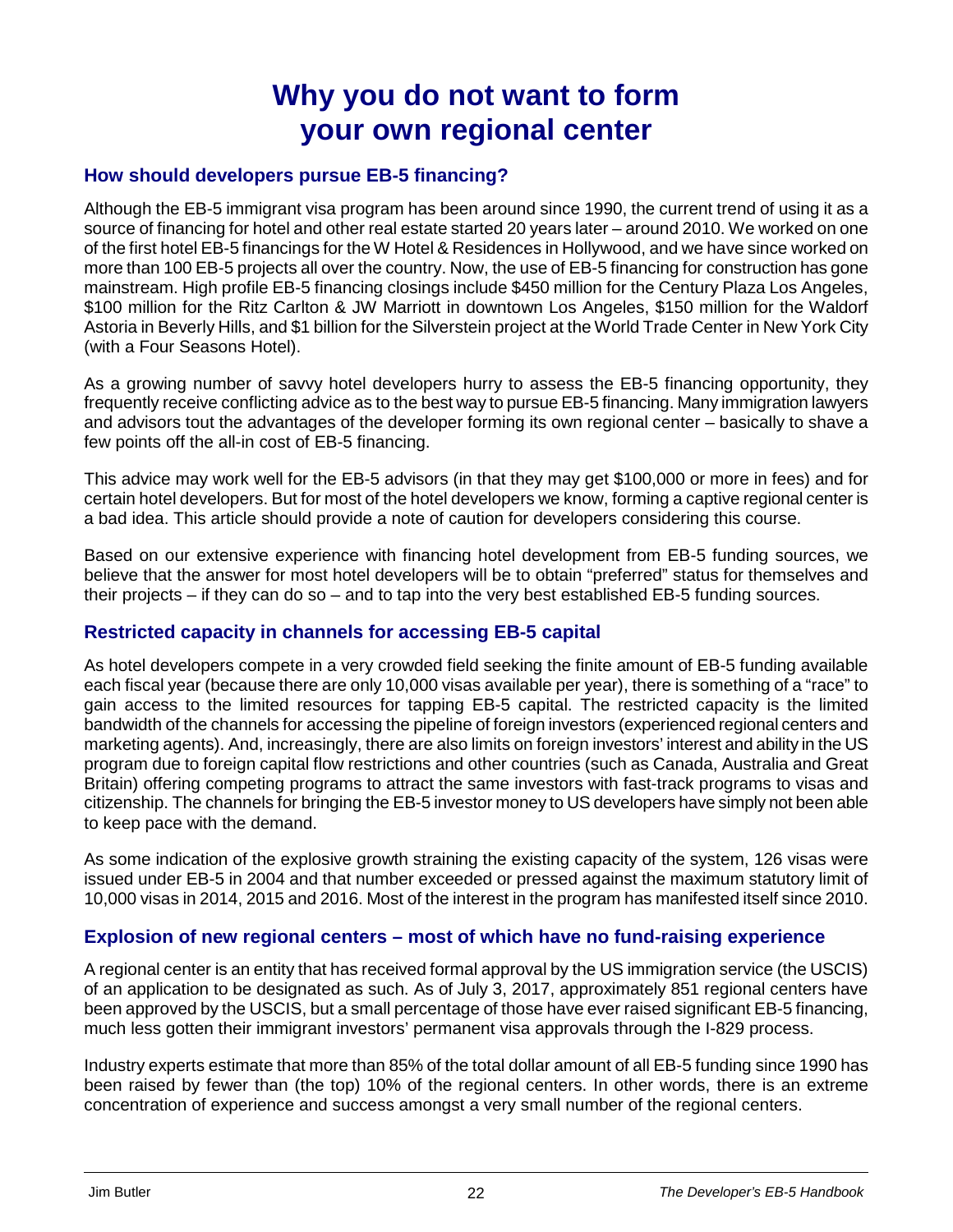Why have a virtual handful of regional centers raised such a vast portion of the EB-5 funding? The top regional centers have been established for some time, have a strong infrastructure in both the United States and places where there is already an awareness of the EB-5 program opportunity and strong interest in using EB-5 to migrate to the United States – places such as China and hot new markets such as Vietnam, Korea, Indonesia, Latin America and parts of the Middle East. These established regional centers have built reliable marketing organizations, and have worked out procedures, documentation, and logistics to evaluate new EB-5 projects.

A substantial amount of work is required to underwrite a deal, consummate arrangements with the developer, prepare the project marketing program and materials, sell projects overseas, and get the funds released for deployment by the project. In addition to the transaction work of making deals and raising capital, the regional center must also insure compliance with securities and immigration laws. And above all, the regional center must establish a track record of success in obtaining permanent visas for its EB-5 investors, because the regional center's ability to raise capital in the future will depend upon being able to establish a high probability of success in getting green cards for its projects based on its prior performance.

A regional center approval from the USCIS is akin to a license to participate in the EB-5 chain of capital raising. It is only the first step in a long and difficult process of establishing a successful capital-raising machine. While status as an approved regional center enables increased job count for projects handled by the center (by counting direct, indirect, and induced jobs), it does not confirm any ability or experience to raise funds. And the strongest regional centers that have successfully closed EB-5 deals have been committed to the business for years. They also have a long line of developers who want to employ their services. These veteran organizations have established (and maintain) a regular operating presence in China and other countries, built a strong and permanent marketing organization in these countries, grown investor demand for their offerings based on their track record of getting visas for investors, and delivered funding on their promises.

#### **Daunting hurdles for new regional centers**

Newcomers to EB-5 funding find competition with the established regional centers to be daunting. The EB-5 investors want to know the track record of the regional center marketing a project. What percentage of their investors have gotten their green card? How many have failed? How many have been deported after moving to the US?

The best marketing agents to present projects to investors want to work for the best and most established regional centers. Why should they try to compete with established track records, duplicate organizational structure, and teach someone about the business?

It is difficult to recruit, train and oversee talented marketing agents, particularly in an increasingly regulated environment where the US Securities and Exchange Commission continues to impose new requirements on top of all the complexities of immigration laws.

In short, there are too many regional centers already, and most of them – particularly the new ones – have no organization or proven ability to raise EB-5 financing, much less to do so in a timely, cost-effective or reliable way. Immigrant investors prefer records of success, and so do smart developers.

#### **Warning! Forming a regional center means getting into the immigration business**

Many developers are being led to form a regional center because of bad advice. This approach should be selected only by those developers who cannot qualify for the "preferred" status or those who genuinely want to get into the immigration business for other reasons. This path should not be chosen to save a few percentage points in the cost of funds or in the mistaken belief that it is an easy path to follow.

Perhaps an example will help. In the heyday of real estate syndications (selling limited partnership interests to raise capital to buy commercial real estate), syndicators often started raising capital among their family,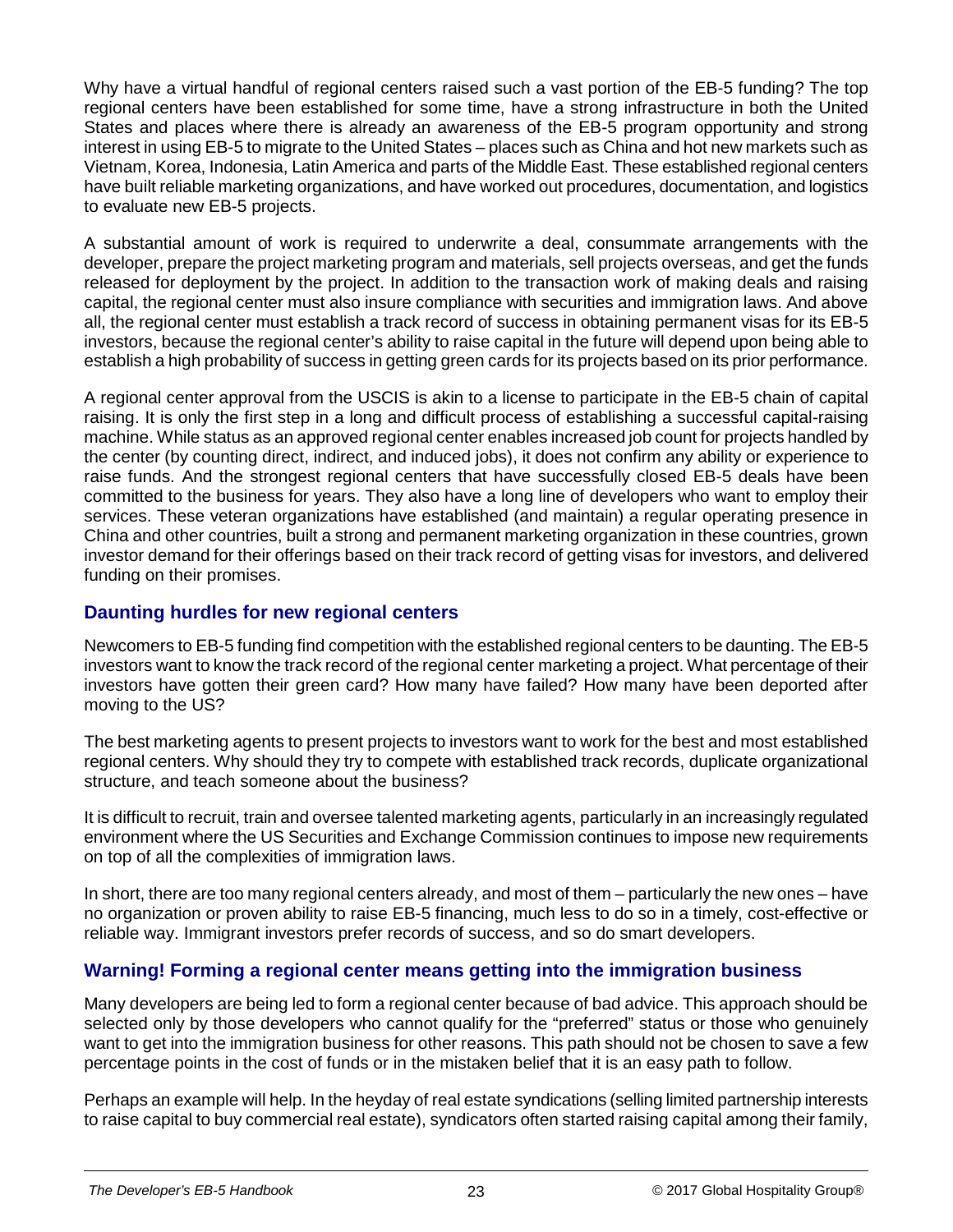friends and business associates. But as more deals came, and as the capital recruits acquired grew larger, the syndicators usually ended up going to regional brokerage firms to raise their capital. In one sense, the capital was "expensive." The cost of using such brokerage firms often ranged up to 8% of the offering proceeds. But the use of professional securities salesmen permitted the syndicators to focus on their core business of identifying great real estate investments, adding them under contract, repositioning them, and managing them profitably.

Perhaps one syndicator in 1,000 decided to take over the capital raising function by forming a captive brokerage firm. This was really an entirely different business from the core real estate business of the syndicator. It has unique capital requirements, licensing issues, regulatory compliance, liabilities and costs. Most real estate investors were well advised to stay out of the investment banking/capital raising business.

The same considerations apply to a developer looking at EB-5 financing. If the developer cannot qualify for "preferred" status, to a greater or lesser extent the developer may find itself getting into the immigration business. The developer may form a regional center, or will seek to identify regional centers to rent or otherwise cobble together with marketing agents and other complements of the EB-5 capital raising chain. This is a difficult, time-consuming and somewhat risky course to set unless the developer fully understands the nature of the commitment, effort and capital likely to be required. This is not for the faint of heart.

The developer will be competing with a handful of dominant players who have been established for years. They have spent a vast amount of time and money to build their presence in China (and other countries with a significant demand for EB-5 visas), along with their marketing organization, infrastructure, systems, forms and reputation amongst the EB-5 investor community.

#### **A few final words on developers forming their own regional centers**

An extraordinarily high percentage of developers who initially believe they want to build their own EB-5 infrastructure will ultimately abandon their path. Although we can help clients pursue this path with any or all of the steps it takes, developers need to understand this alternative involves setting up an entirely new business – the immigration business. It takes a long time to get regional center and project approvals, and even longer to push projects all the way through the EB-5 pipeline so that you can show new investors that all your prior investors got their green cards.

Most of our clients find that it is far better to connect with and rely upon well-established major players in the EB-5 financing chain. We serve as counselors to assist them through this process.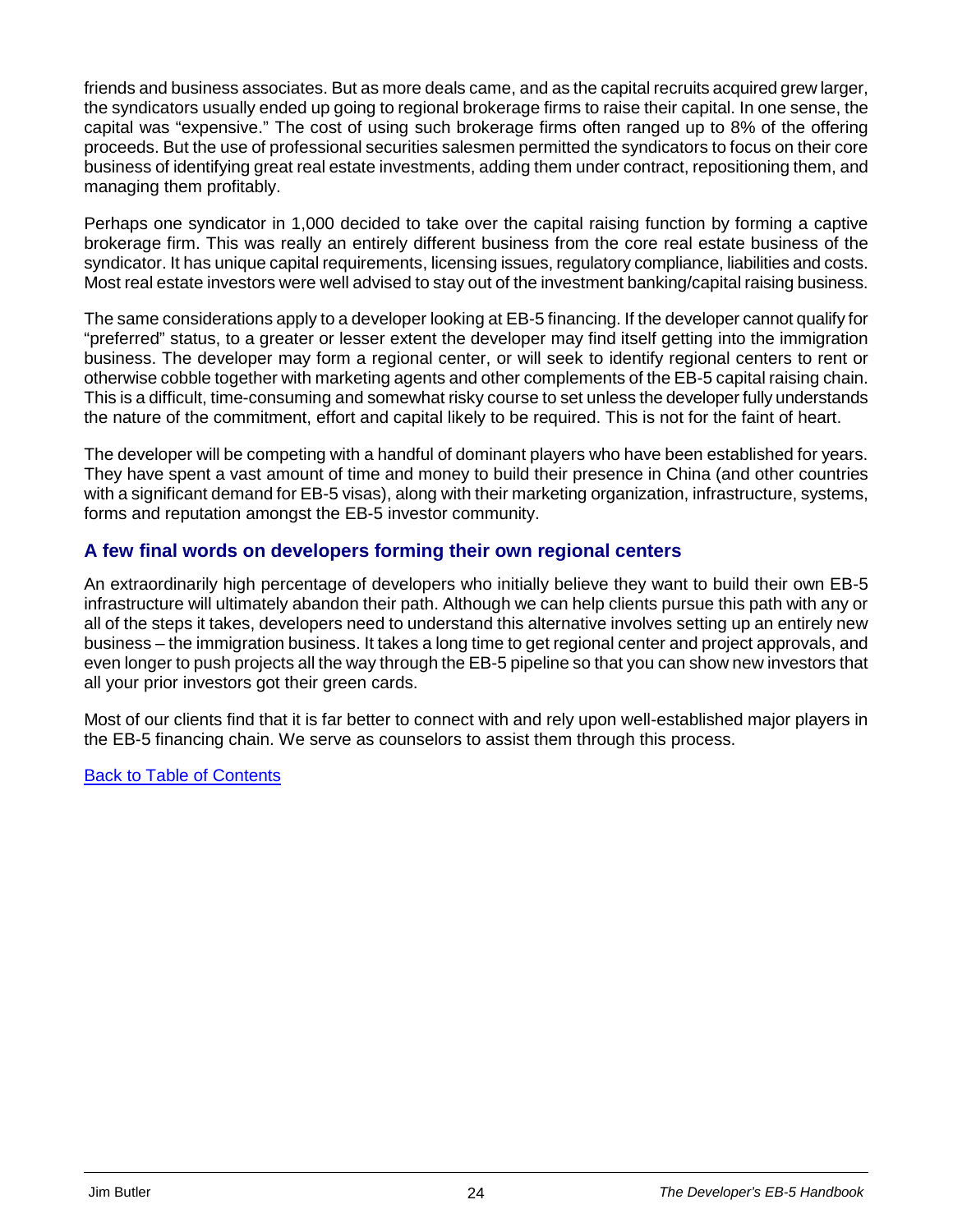### **What does JMBM do to help developers with their EB-5 construction financing?**

#### <span id="page-27-0"></span>**Exactly what can JMBM do to help me with EB-5 financing for my development project?**

Client confidentiality precludes us from listing clients and projects we have assisted with this program, but suffice it to say that some of the best known names in the business are tapping into this funding source to fill out their capital stack at a favorable cost. And we have helped some of the biggest and highest profile players.

JMBM has closed more than \$1.5 billion of EB-5 financing and has sourced more than half of that for our development clients. We specialize in representing developers and projects that we believe can qualify for "preferred" status.

For developers and projects that qualify for "preferred" status, we provide business and legal advice to guide the developer through the entire capital raising process. This includes validating that the developer can qualify for the favorable financing and actually sourcing the capital.

Here is a more complete list of how we can usually assist:

- Source EB-5 financing
- Evaluate EB-5 threshold feasibility
- Optimize developer profile and project structure
- Assemble the right "EB-5 team" with best players
- Help size and structure the capital stack
- Negotiate optimal deal terms with current input on what is "market"
- Negotiate and finalize funding documents with the capital source
- Validate EB-5 funding strategy
- Oversee issues in the capital raising process
- Close the financing

As the developer's counselor, we negotiate a fairly complex loan or preferred equity transaction in a regulatory environment that requires compliance with USCIS, SEC, & FINRA. This process also necessitates identifying, selecting, negotiating and coordinating with an immigration law firm, an economist, various hotel consultants and one or more regional centers to get your loan properly sized and documented.

#### **From TEA designation through loan closing**

As part of the financing process, for each EB-5 financing project, we work with each client and appropriate members of the EB-5 team to do the following:

- Obtain a TEA designation and letter of authorization
- Manage "new job count" issues for direct, indirect, and induced jobs to ensure compliance with EB-5 requirements of the USCIS to support the size of your EB-5 financing
- Assist in developing the proper business plan for your project
- Verify calculations from the economist and regional center and strategize best way to maximize loan size and terms for the developer
- Drive loan size to maximize the financing opportunity for the developer and optimize the capital stack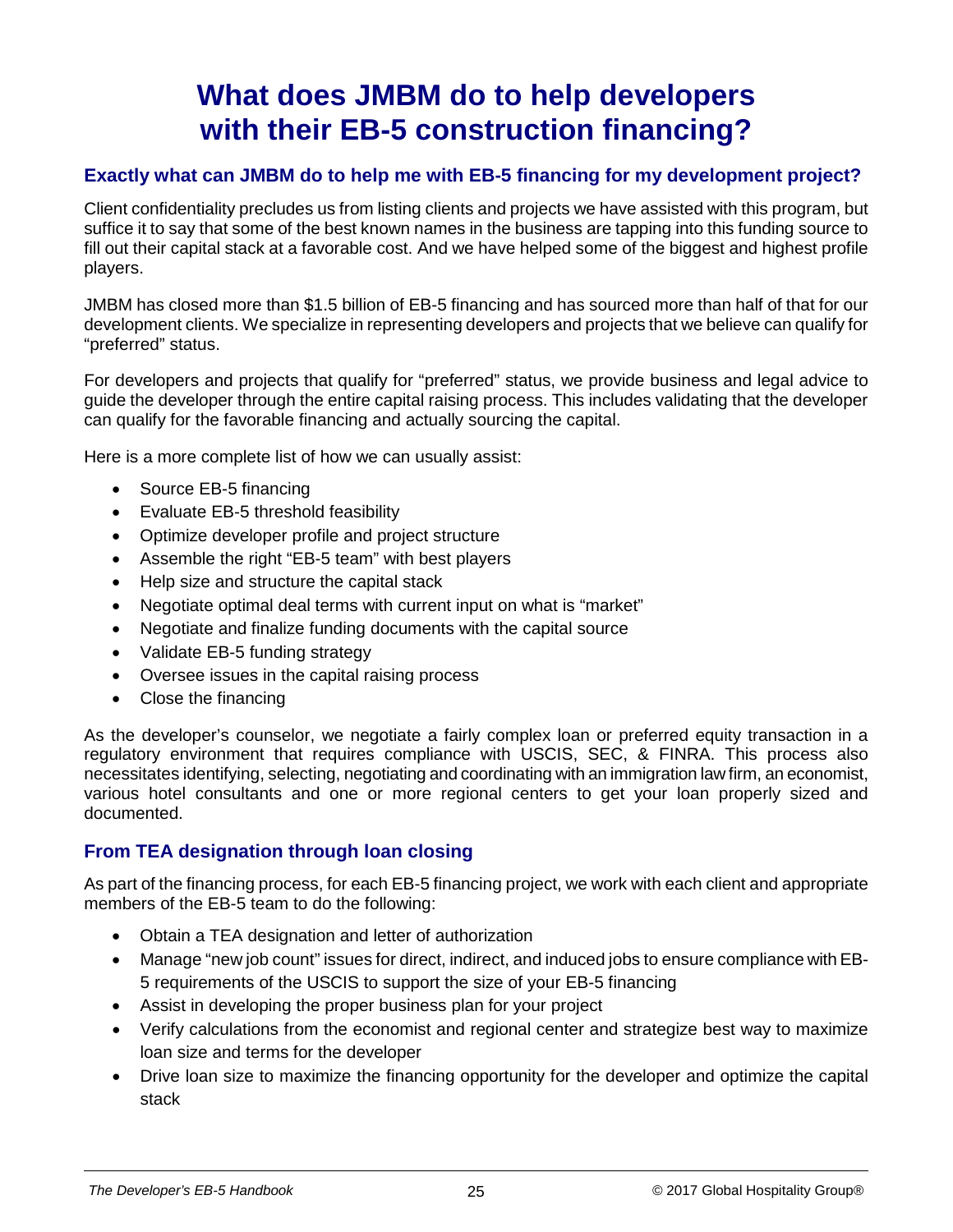- Negotiate loan commitment and loan documents that reflect proper collateral, have appropriate escrow release provisions and security so terms will be acceptable to both the developer and to traditional construction lenders who may be in a senior lien position
- Negotiate and finalize inter-creditor agreements, escrow agreements, completion guarantees, various security agreements (depending upon collateral provided by the developer), and other related financing documents

If you are an experienced developer with a great track record and project, we may be able to help you access "preferred" status on EB-5 financing.

**[Back to Table of Contents](#page-2-13)** 

LA 61222336v2